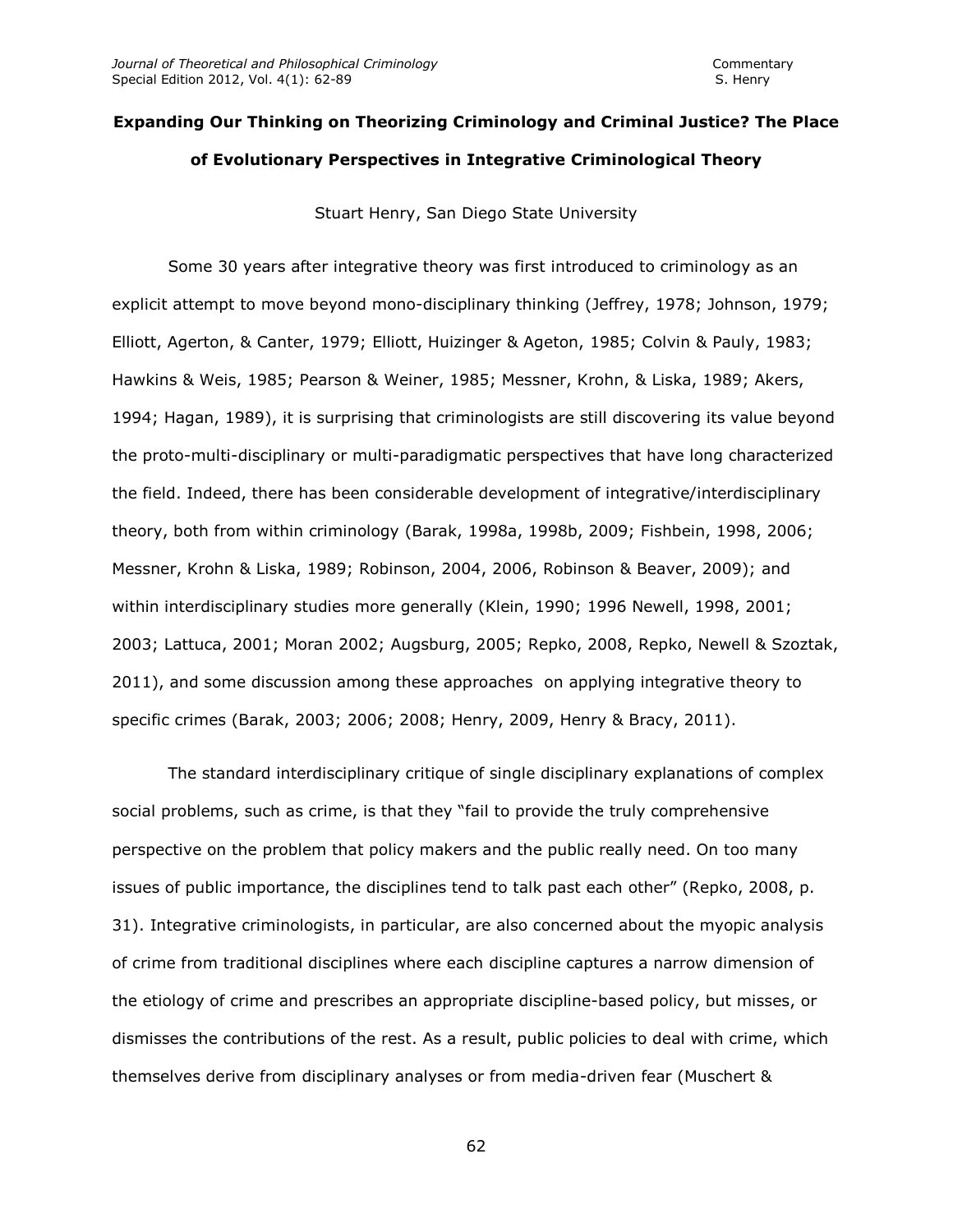Peguero, 2010), are often partial, narrowly framed, directed at one level of the problem and, as a result, fail to comprehend or address the complexity of the problem (Henry, 2000; Henry, 2009; Henry & Bracy, 2011, ). Indeed, as a result some interdisciplinarians believe that policy to address complex problems should be contingent and open-ended:

For complex interdisciplinary societal problems it is often difficult and sometimes impossible to know or to implement the "complete" solution(s) to the problem. Many interdisciplinary societal problems are not solvable in the sense that there is one or more good answer(s) and final solution(s) to the problem. These kinds of problems can at best be "solved" only temporarily. Therefore, we prefer to talk about "handling" a problem rather than "solving," and to say that a problem is changed instead of solved. (Detombe, 2003).

While some criminologists, notably (Beaver & Walsh, 2010) argue that criminology is dominated by the single discipline of sociology, echoed here by Durrant and Ward's comment (2012, p. 1-2), that "the theoretical endeavors of criminologists have been heavily dominated by sociological approaches," most criminological theory texts contain a balance of disciplinary-rooted theoretical perspectives, offering multi-disciplinary approaches to explain crime (See for example, Paternoster & Bachman, 2001; Einstadter & Henry, 2006; Henry & Einstadter, 1998; Henry & Lukas, 2009; Lanier & Henry, 2010). The criminological tradition demonstrates that each of its theoretical frameworks "has roots in wider disciplinary inquiry" and that the foundational disciplines include: theology, biology, economics, anthropology, psychiatry, psychology, geography, sociology, philosophy, economic history, and linguistics, as well as more transcendent perspectives such as feminism, postmodernism and social constructionism (Einstadter & Henry, 1995: 25). While the mid-twentieth century saw a handful of classic criminology theory texts, largely by sociologists such as Edwin Sutherland, George Vold and Don Gibbons, criminological theory texts mushroomed in the 1990s "golden era of theorizing" (Wright, 2000, p. 179) and by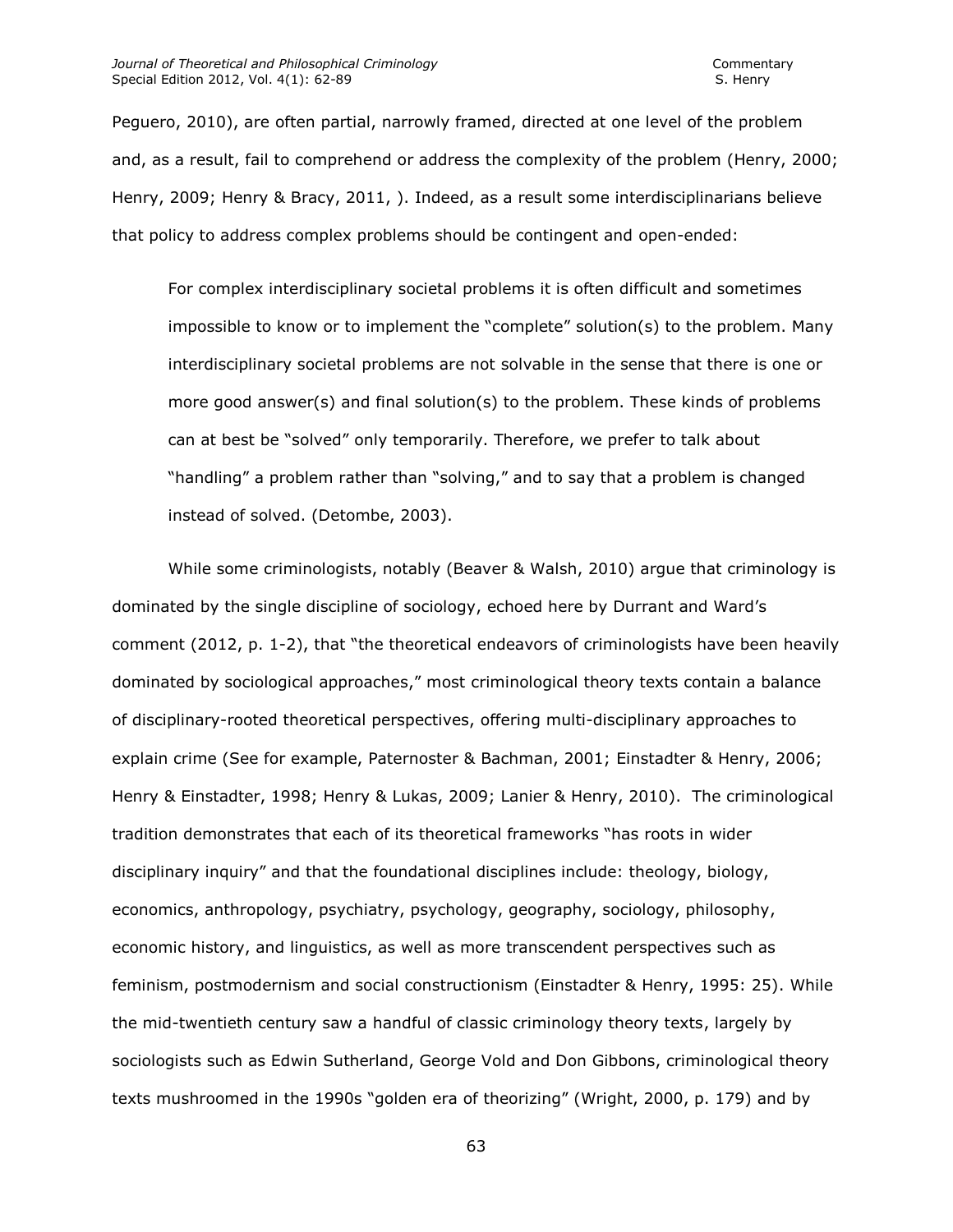2008 there were over twenty criminology theory texts, most covering a multiple range of disciplinary-rooted theories. Indeed, sociologist Wayne Osgood (1998), at the 1997 American Society of Criminology Annual Meetings in San Diego, under the conference theme of "Crossing Boundaries and Building Bridges," called for theory textbook writers to go beyond the discipline of sociology:

I am going to try to convince you that it is best for criminology if many of us make a regular practice of academic thievery by keeping our eyes on sister disciplines to see what ideas would be useful to take for ourselves . . . Criminology is an inherently interdisciplinary field . . . There has been tremendous growth and change in criminology in the last twenty years, and one aspect of that change is our relationship to other fields of study (Osgood, 1998, p. 1)

While some sociologists do still write from a sociological frame (e.g. Williams & McShane, 2006; Beirne & Messerschmidt, 2006),

in the twenty-first century a theory text is sorely lacking if it does not also include contributions from: economics in the form of rational choice and routine activities theories; biology and biological anthropology in terms of genetic and neurological theories; psychology in terms of personality development, learning processes and cognitive theory; geography in terms of spatial analysis, social ecology and social capital; social psychology in terms of symbolic interactionism and social constructionist theory (even if this does overlap with sociology); and, radical, critical, anarchist, feminist and postmodern theory. (Henry & Lukas, 2009, p. xv).

Indeed, even those taking a bio-social approach such as Walsh & Ellis's (2006), *Criminology: An Interdisciplinary Perspective*, as its title suggests, is theoretically and disciplinarily diverse. However, in the rush to integration it is important to consider the significance of the difference between multidisciplinary and interdisciplinary thought, and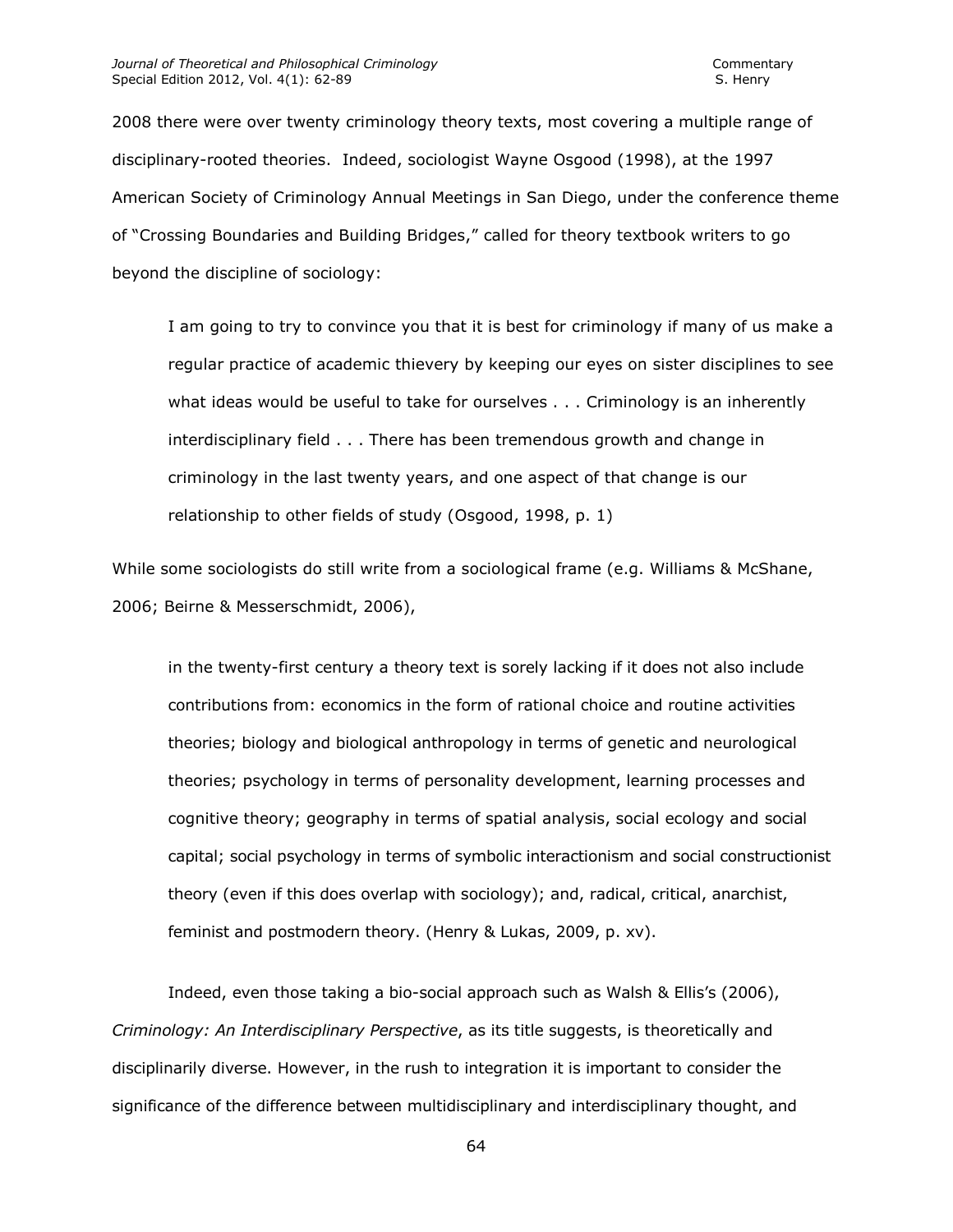beyond that, to be aware of the value of transdisciplinary thinking, rather than simplistically assuming that adding another perspective to the mix is inherently valuable simply because it isn't there. It is important first, to consider the meaning of multidisciplinary approaches relative to disciplinary approaches, before moving on to consider interdisciplinary/integrative and then transdisciplinarity approaches.

### **Beyond Disciplines**

Multidisciplinarity is perhaps best captured by the notion of "cognitive decentering" (Hursh, Haas & Moore, 1998; Repko, 2008) whereby we look at a phenomenon, in this case crime and criminal justice, through a sequence of different lenses, each illuminating a different dimension of the subject under study. Cognitive decentering "is the intellectual capacity to move beyond a single center or focus (especially the innate tendencies towards egocentrism and ethnocentrism) and consider a variety of other perspectives in a coordinated way to perceive reality more accurately, process information more systematically, and solve problems more effectively" (Hursh, Haas, & Moore, 1998, p. 37). Because Durrant and Ward (2012, p. 1) are concerned with "the almost complete absence of evolutionary approaches within criminological theory," it seems that they are interested in adding this one subset of "bio-social approaches" to the mix (But see Beaver & Walsh 2010 for several others). Durrant and Ward refer to "vertical integration" and believe that evolutionary approaches can be "integrated with mainstream criminological theories" (2012, p. 1) by integrating evolutionary biology (and they identify three of versions of this) at different levels of analysis. (It should be noted that the term vertical integration is more often used in business to describe the integration of several steps in a production process that take place in one company). However, they seem to be unaware of the literature addressing: 1) how others have already attempted vertical integration to explain crime in general (Robinson, 2004; Robinson &Beaver, 2009) and to explain particular patterns of crime such as violence (Barak, 2003; school violence, Henry, 2009; Henry &Bracy, 2010 ),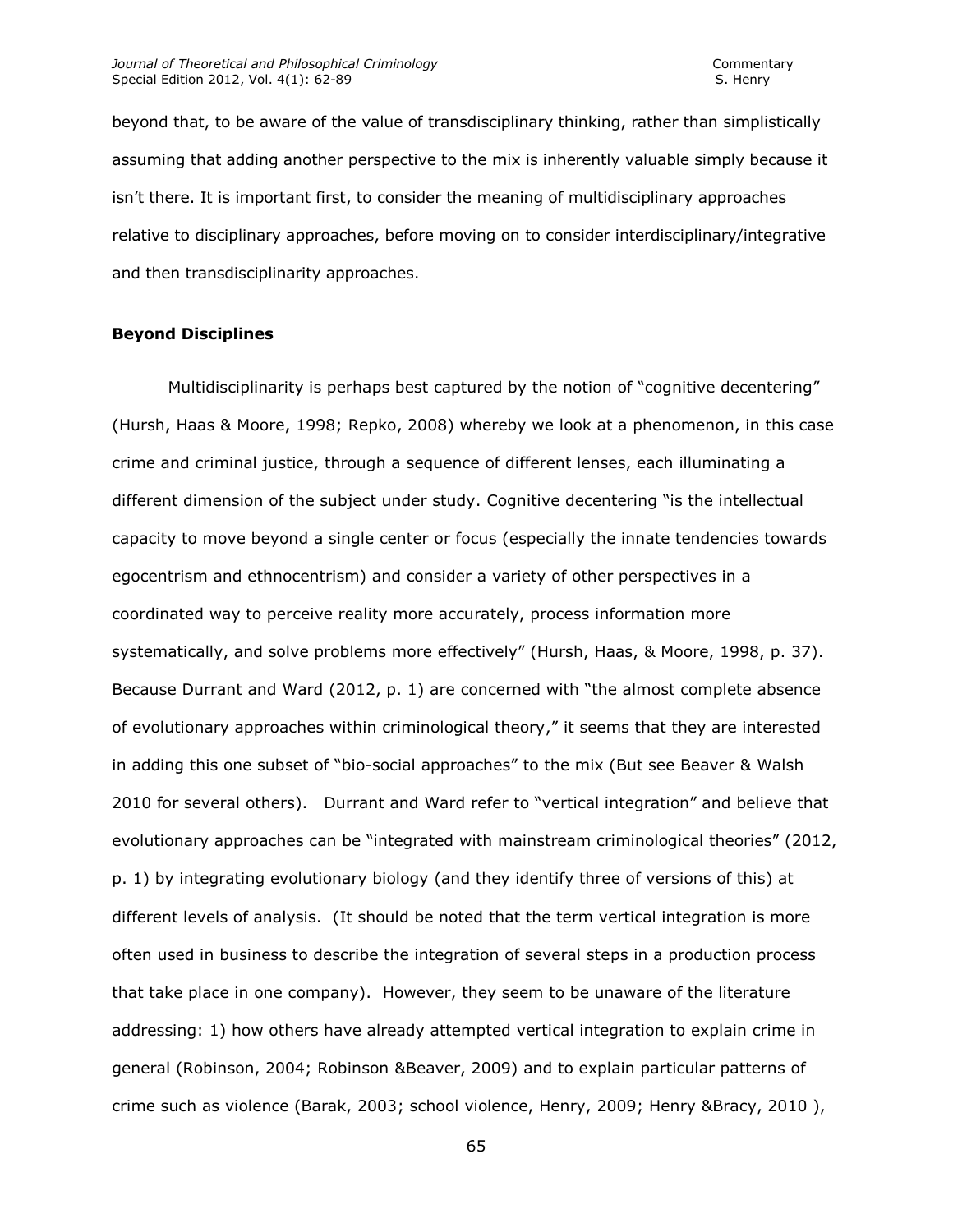2) that there are several other dimensions of integration that need to be considered (see below), as well as "vertical" or cross-level integration; (Hirschi, 1979; Liska, Krohn, & Messner, 1989; Barak, 1998a; Einstadter & Henry, 2006). Indeed, a critical question of integration beyond "levels" has to be the relative importance of one level of explanation to the totality of the production of the phenomenon being explained. In short, how important is biological evolutionary theory relative to the other contributing explanations for the phenomenon at the micro-level of analysis, and at other levels of analysis? How do we measure that importance, and does evolutionary theory's explanatory powers of explanation vary with different actors committing the same crime or for different kinds of crime? Moreover, what is not addressed in Durrant and Ward's article is how the phenomena to be explained are impacted, shaped, transformed and differently energized by other phenomena. In other words, how are the systems and subsystems of behavior dynamically interacting and are they mutually implicated in each other's emergent outcomes, and if so, in what ways? In short, there needs to be a discussion, analysis and assessment of the relationship between the different causal components within integrated theory to explain the totality of the complex problem.

Since none of this is addressed or articulated in Durrant and Ward's article, I will go back to the limits of their simple structural additive, cross-level or vertical integration approach that follows from their assertion that "evolutionary approaches are conspicuous by their absence in mainstream criminological contexts" and their assertion that "if criminology truly aspires to be an inter-disciplinary subject matter, then neglect of evolutionary theory can no longer be sustained. At this stage I will ignore the fact that more criminological theory texts than they suggest make reference to, discuss, and even include articles on evolutionary biological theory (e.g. Robinson & Beaver, 2009; Henry & Lukas, 2009; Beaver & Walsh, 2010; Einstadter & Henry, 2006; Lanier & Henry, 2010; Walsh & Ellis, 2006). It is significant that the 10 volume "Library of Essays in Theoretical Criminology" includes a 496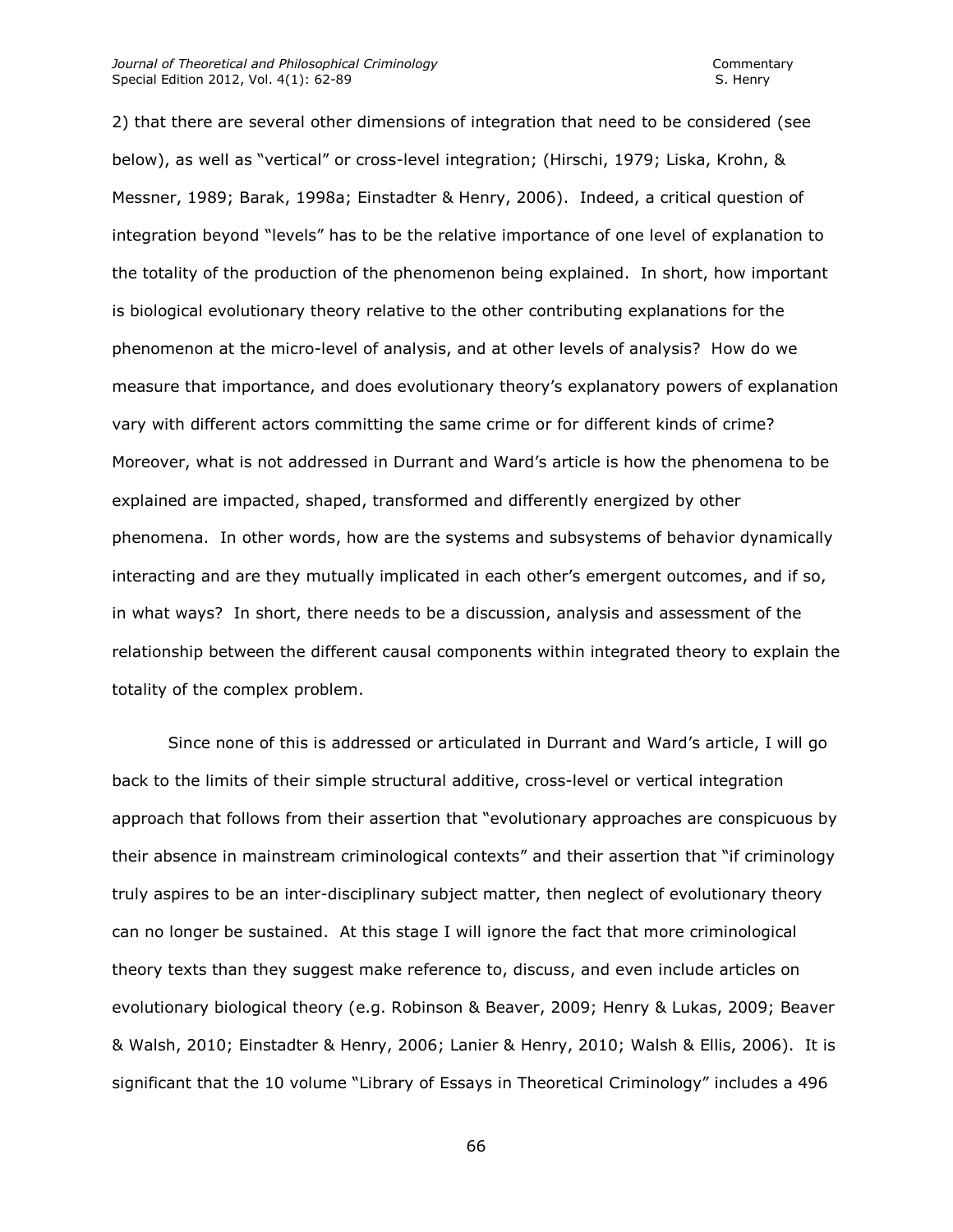page volume of key articles edited by Beaver and Walsh entitled *Biosocial Theories of Crime* that devotes one quarter of its collection to five articles on different dimensions of Evolutionary Theory under the title of "Evolutionary Psychology and Crime." The editors also explicitly recognize the value of an integrative approach including evolutionary psychology but point out that:

Although evolutionary psychologists seek to provide ultimate-level explanations, this does not mean that they consider culture and environmental factors unimportant; they simply ask us to remember that "psychology underlies culture and society, and biological evolution underlies psychology" (Barkow, 1992, p. 635). Ultimate-level explanations are meant to add clarity to—not replace—proximate-level explanations (Beaver & Walsh, 2010, p. xix)

However, as stated above, while simply adding perspectives without a theory of integration (i.e. how the different levels of explanation are interrelated) has advantages over single disciplinary approaches, several prominent criminologists disagree about this value, arguing that criminological theories should remain "separate and unequal" and that "theory competition" and "competitive isolation" are preferable to theoretical integration" (Hirschi, 1979, 1989; Akers, 1994, p. 195; Gibbons, 1994). Critics claim the idea that integration appears to create a more powerful or more comprehensive explanation is an illusion often resulting in theoretical confusion (Thornberry, 1989, p. 54). And Hirschi and Gottfredson (2006, p. 111-12) caution:

Textbooks are designed to appear to provide even-handed descriptions of the virtues and limitations of theories. The more theories they consider, the broader their appeal and they consequently tend to describe a variety of perspectives. . . They often suggest putting theories together in a reasonable way, suggesting that the whole of the criminological enterprise is greater than the sum of its parts. Along the same lines,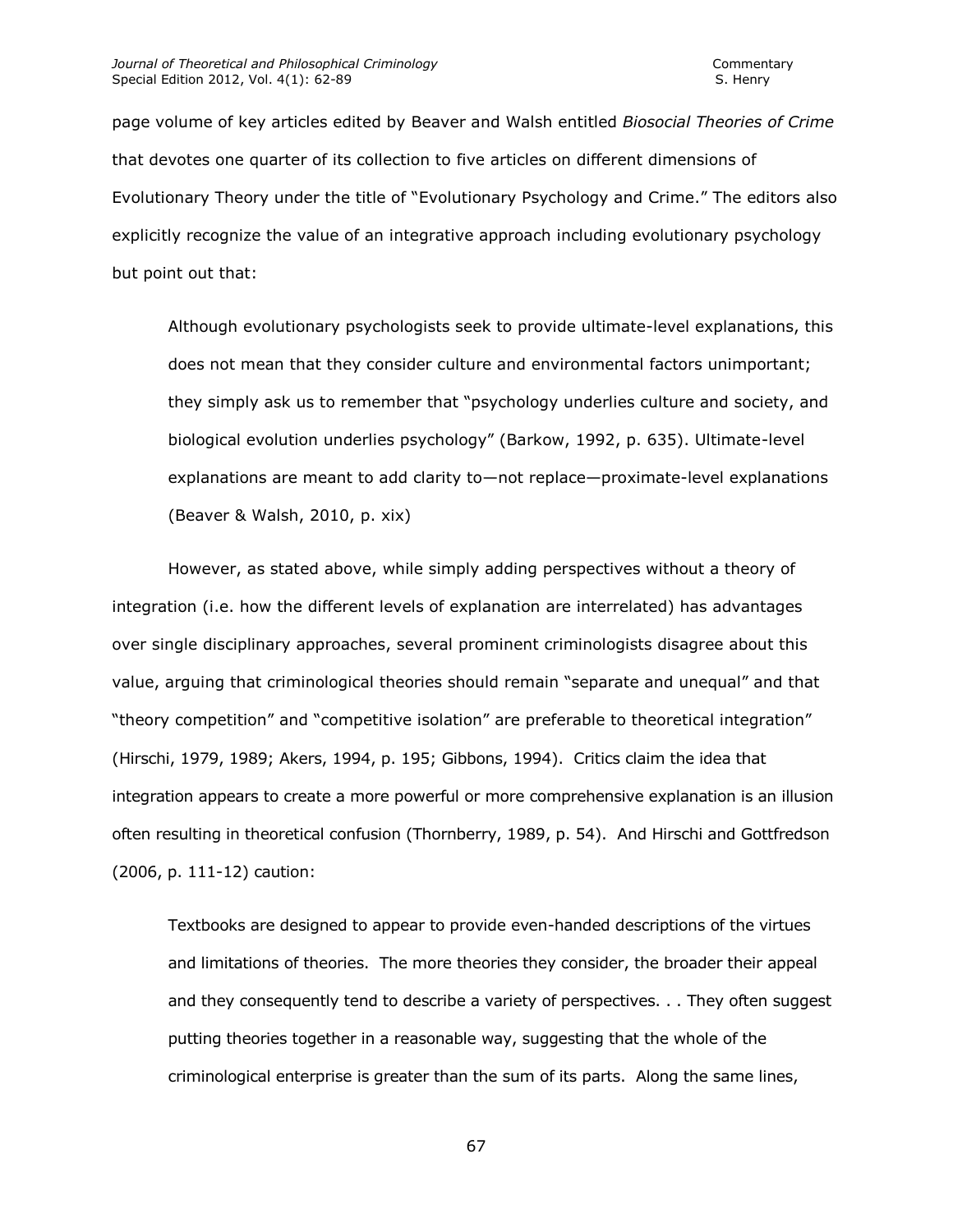textbooks have a decided tendency to minimize the differences among theories. . . Efforts to integrate various theories should always be viewed with skepticism. Often, integration is made possible only by ignoring vital differences in the assumptions of the constituent theories."

Yet others believe that multidisciplinary thinking does not go far enough. This is because "multidisciplinarity rarely looks at the dynamic, interactive and cumulative effects of the complex problem over time; rather, it fragments the complexity and fails to comprehend its emergent holistic characteristics" (Henry & Bracy, 2011, p. 260). In contrast, genuinely integrative interdisciplinary approaches to addressing complex problems explicitly engage in "integration, synthesis, or amalgamation that attempt to produce a 'comprehensive' explanation" (Einstadter & Henry, 2006, p. 310) and move us toward holistic policies to address these problems. So what exactly is involved in integrative theory in criminology, and how does Durrant and Ward's argument fit into the framework that they seem to want to embrace?

### **Integrative Theory in Criminology**

Integration in criminology is defined as "the combination of two or more pre-existing theories, selected on the basis of their perceived commonalities, into a single reformulated theoretical model with greater comprehensiveness and explanatory value than any one of its component theories" (Farnworth, 1989, p. 95). A similar definition is used in the field of interdisciplinary studies where integration is defined as "a process of answering a question, solving a problem, or addressing a topic that is too broad or complex to be dealt with adequately by a single discipline or profession . . . and draws on disciplinary perspectives and integrates their insights through construction of a more comprehensive perspective (Klein & Newell, 1997, pp. 393–394). Reviews of integration in criminology abound (Barak, 1998a; 1998b; 2010; Robinson, 2004, 2006; Einstadter & Henry, 2006; Henry & Lanier,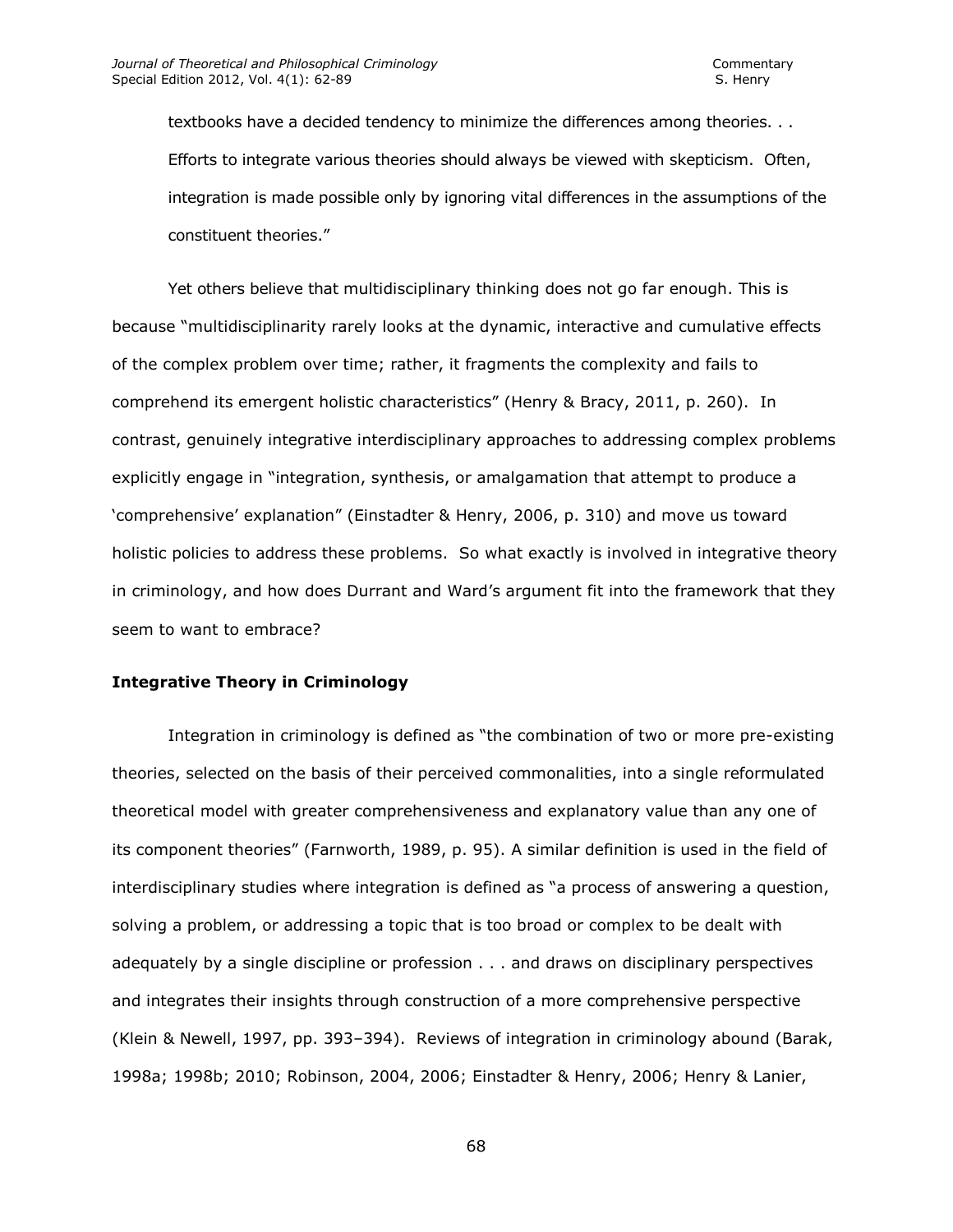2006; Lanier & Henry, 2010; Muftić, 2009). Barak (1998) offers several explanations for why theorists are drawn toward integration: (1) because of a desire to arrive at central anchoring notions in theory, (2) to provide coherence to bewildering array of fragmented theories, (3) to achieve comprehensiveness and completeness, (4) to advance scientific progress, and (5) to synthesize causation and social control. For others, the desire is to integrate theories in order to reduce their number, believing that "there are too many explanations of crime that clutter the theoretical landscape" (Paternoster & Bachman, 2001: 304). While theoretical integration is not new to criminology, such that "most theories bring together a range of ideas prevailing in a particular historical period," "What is different about integrated theories . . .is the emergence of *explicit* rather than implied integration; theorists state that they are integrating specific sets of theories to explain crime" (Einstadter & Henry 2006, pp. 310-11).

As with interdisciplinary studies generally, interdisciplinary and integrative theory in criminology has faced considerable criticism, particularly from those who see it as a threat to disciplinary hegemony (Henry, 2005a; Augsburg & Henry, 2009). As already implied, some have argued that "theory competition" and "competitive isolation" are preferable to "integration," noting that that criminology shows a "considerable indifference and healthy skepticism toward theoretical integration" (Hirschi, 1979; 1989; Akers, 1994: 195; Gibbons, 1994), and echoing the concerns of those who see integration as akin to alchemy and "theoretical mush" (Thornberry, 1989: 51). However, even for integrationalists there are several challenges, not least of which is the question of what precisely integration integrates? Criminologists have identified four kinds of integration, each representing different elements being integrated: (1) conceptual integration; (2) propositional integration; (3) causal integration (i.e. whether causality is linear, multiple, interactive or dialectical); and (4) vertical or cross-level integration (Hirschi, 1979; Liska, Krohn, & Messner, 1989). These have been reviewed elsewhere (e.g. Barak, 1998; Muftić, 2009; Henry & Bracy, 2011) and so this will not be repeated here, but it is important to point out that Durrant and Ward (2012)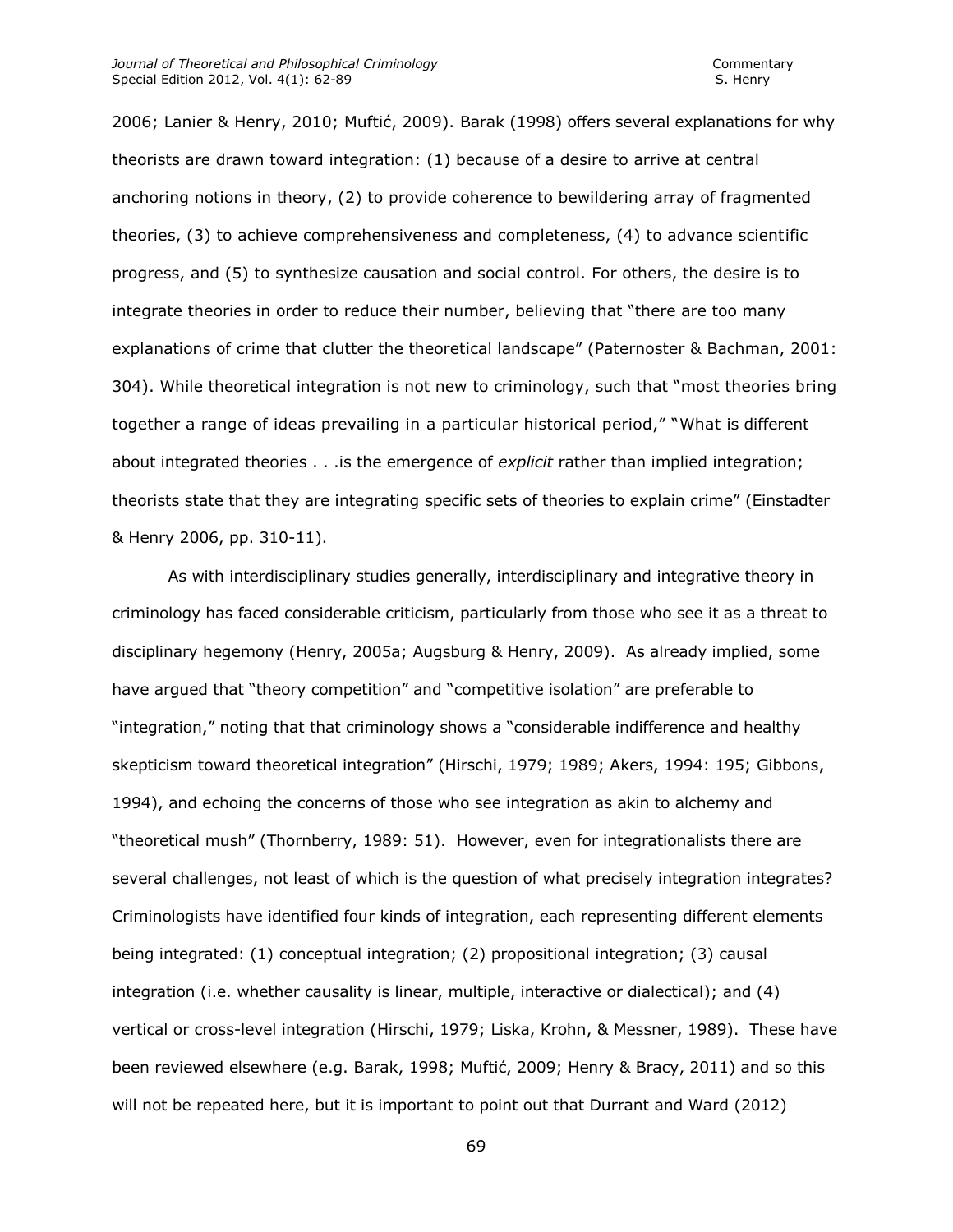ignore the first three and, like others, adopt the cross-level, multi-level or "vertical" approach to integration (see Henry, 2009 for an application of such an approach to explaining school violence). Integrating across different levels of analysis or "multi-level integration" (Paternoster & Bachman, 2001, p. 305) is typically achieved simplistically as macro–micro integration (Colvin & Pauly 1983; Muftić, 2009), though more sophisticated models integrate theories across multiple levels of analysis, where levels include: (a) individuals and their interactive social processes (micro), (b) kinds of organization and their organizational processes (meso), and (c) kinds of structure, culture, and context (macro) (Akers, 1994; Barak, 1998a; Henry, 2009). The idea of multi-level explanation was first used by the Russian educational theorist Uri Bronfenbrenner (1979) in his ecological systems analysis that addresses: micro-, meso-, exo-, and macrosystems, where the exosystem refers to interactions between two or more levels, one of which does not directly influence human behavior. This relational perspective addressing the levels at which the causal theory operate has also been referred to as "nested" integration, because each of the levels or parts from micro- through macro- is seen to reside as a part of the broader level in which it is set (Benbenishty & Astor, 2005), a point also recognized by Durrant and Ward. Their argument is that discipline-based causal theoretical explanations are typically directed at explaining behavior occurring at one level, and that a comprehensive integrated theoretical framework requires explanations at a range of levels, and that each adds to our understanding of the complex phenomenon. "They note "It is important that explanations drawn from different levels of analysis are conceptually compatible or consistent with each other" and that "we should expect evolutionary approaches in criminology to complement and enrich nonevolutionary explanations rather than replace them." Unfortunately, their romantic consensus thinking about integration does not seem to go much further than this simple additive concept. Not all theories can come together and have a nice day; sometimes theories are fundamentally opposed but that need not mean they have any less explanatory power because they are inconsistent. Indeed, interdisciplinarity implies that theories are sometimes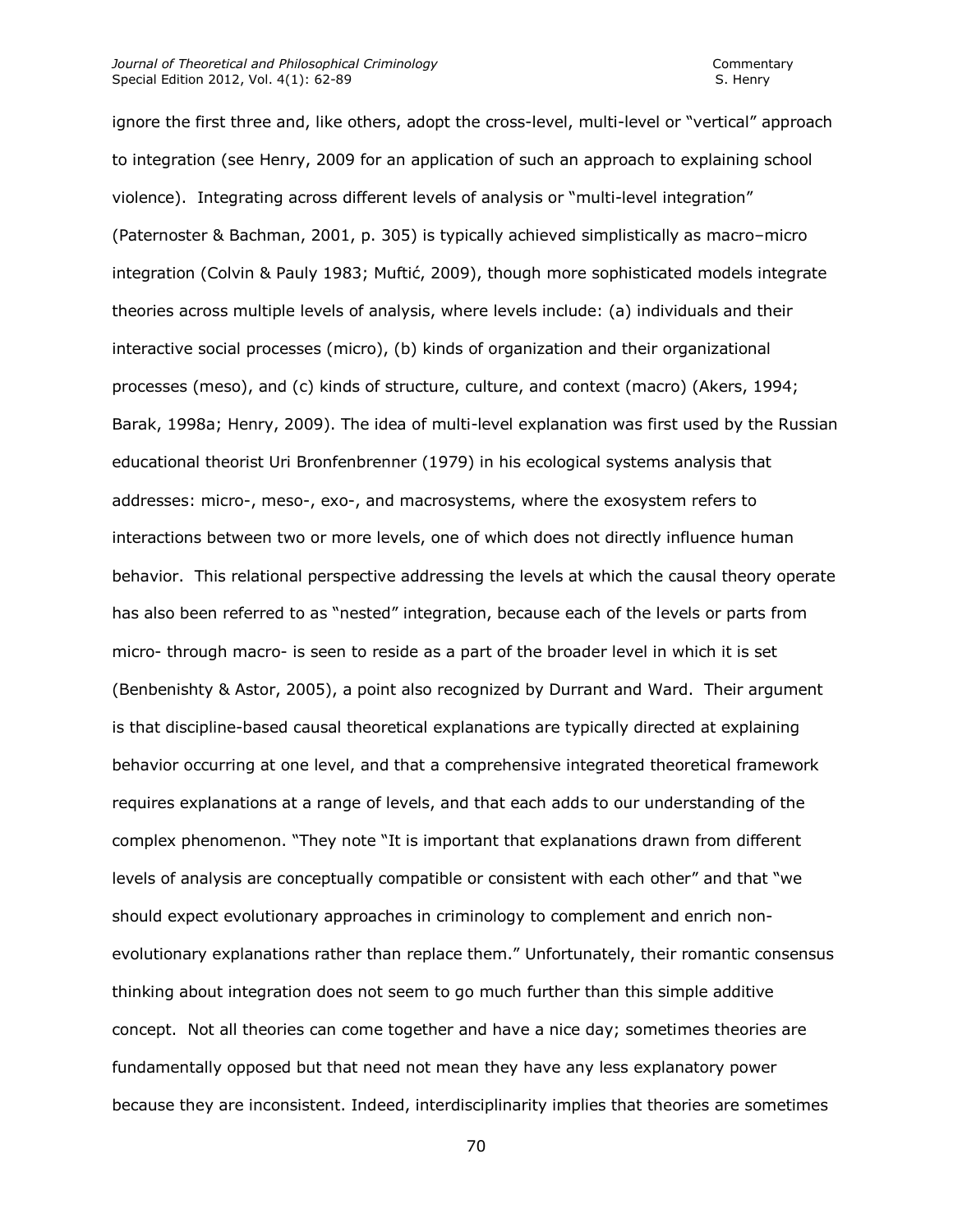#### *Journal of Theoretical and Philosophical Criminology* Commentary Special Edition 2012, Vol. 4(1): 62-89 S. Henry S. Henry

consistent, sometimes conflicting and oppositional. The problem with the simple additive integration concept advocated by some in interdisciplinary studies in which insights are combined to create common ground (e.g. Repko, 2005; Repko, Newell &Szoztak, 2011) is that it ignores the dynamics, tension and flux of dialectical relations.

This leads to the second set of serious challenges faced by those like Durrant and Ward seeking to achieve theoretical integration: (1) Why are some theories chosen over others and on what basis? (2) How many theoretical explanations are appropriate at each level? And (3) how do we assess their relative explanatory contribution to the totality of behavior being explained? In their suggestion for including evolutionary perspectives as part of an integrative analysis of crime, Durrant and Ward select illustrative mainstream theories that would address other levels, in particular, anomie/strain, control theory and social learning/developmental. The only basis for selecting these is that they are: "the main strands in criminological theorizing" and are "arguably the three most important theoretical "traditions," though the authors recognize that there is "substantial scope to offer linkages between evolutionary theory and other perspectives."

However, Durrant and Ward do not seem to recognize that integrated theory in criminology has now expanded so much that there are now at least 16 versions of integrative theory in the integrative criminological literature. Indeed, we recently analyzed the nature and scope of theories included in integrative criminology (Lanier & Henry, 2010; Einstadter &Henry, 2006) and found that each integrative theory varies in terms of the nature and number of disciplinary based theories (of the fourteen different discipline-based theories available) that integrationalists draw on from between two to ten. Moreover, not all disciplinebased theories that constitute these new integrative theories are drawn on equally. The extent to which theories are drawn on varies from two, in the case of feminist theory to eleven or more in the case of social learning theory and social control theory (Lanier & Henry, 2010, pp. 382-391). See Table 1 below: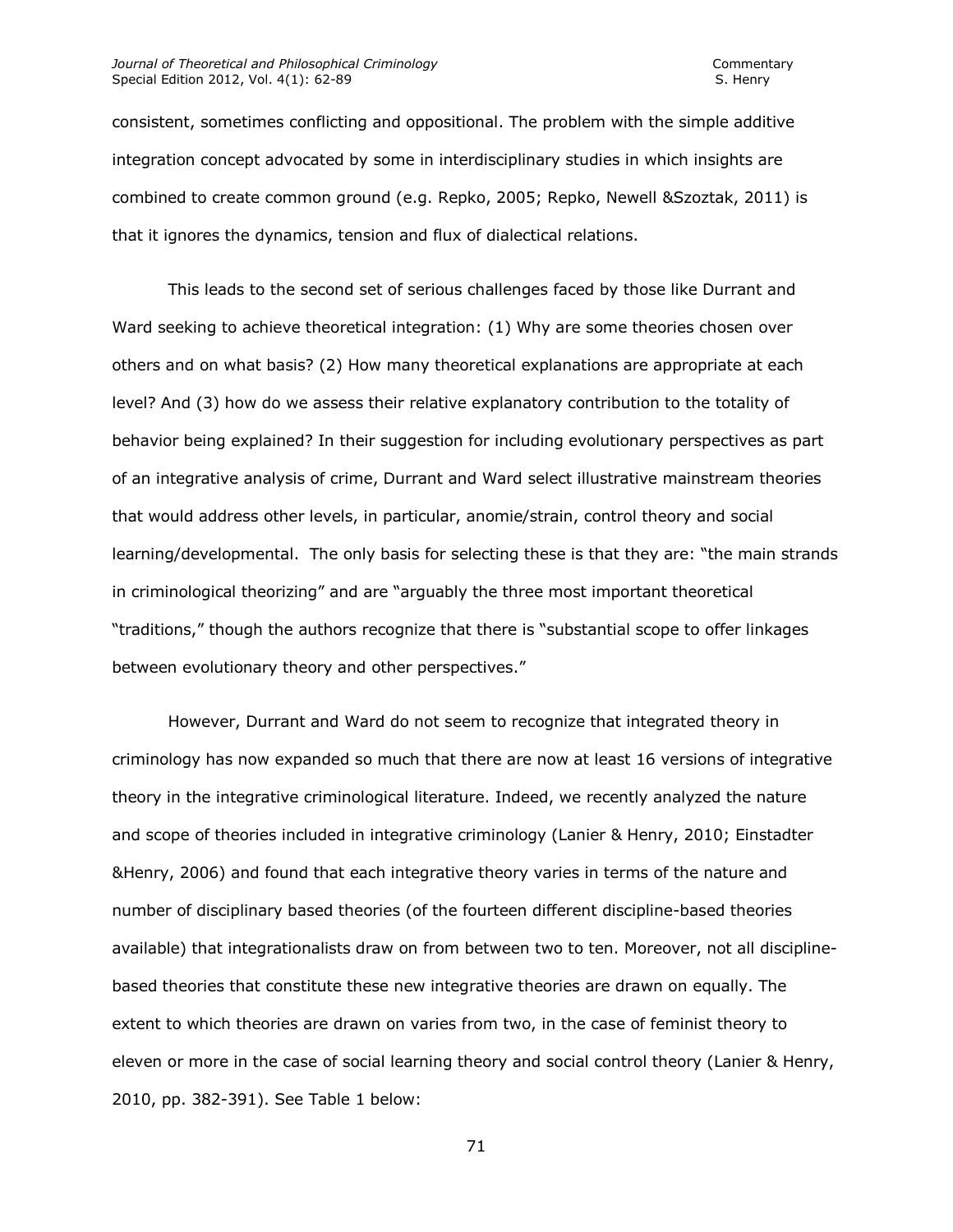| Table 1: Frequency of theory incorporation |  |
|--------------------------------------------|--|
| into integrative theory                    |  |

| Theory                                | Number<br>used |
|---------------------------------------|----------------|
| Learning/Social                       | 12             |
| Learning/Developmental                |                |
| Social Control                        | 11             |
| Anomie/Strain                         | 7              |
| Conflict                              | 7              |
| Routine activities/rational<br>choice | 6              |
| Social Ecology                        | 6              |
| Marxist/Radical                       | 6              |
| Psychological/Personality             | 5              |
| Labeling/constructionsism             | 5              |
| Subcultural                           | 5              |
| <b>Biological</b>                     | 3              |
| Postmodernist                         | 3              |
| Feminist                              | 2              |
| Peacemaking/Restorative               | 2              |

Moreover, Table 2 shows the frequency of theory use that address micro-, meso- and macrolevels

Table 1: Frequency of theory incorporation into integrative theory

| Theory                      | Number         |                  |
|-----------------------------|----------------|------------------|
|                             | used           | Analytical level |
| Anomie/strain               | 7              | Macro            |
| Conflict                    | 7              | Macro            |
| Marxist/Radical             | 6              | Macro            |
| Postmodernist               | 3              | Macro            |
| Feminist                    | $\overline{2}$ | Macro            |
| total                       | 25             |                  |
| Social Ecology              | 6              | Meso             |
| Subcultural                 | 5              | Meso             |
|                             |                |                  |
| Peacemaking/Restorative     | 2              | Meso             |
| total                       | 13             |                  |
| Learning                    | 12             | Micro            |
| Social Control              | 11             | Micro            |
| Routine activities/rational | 6              | Micro            |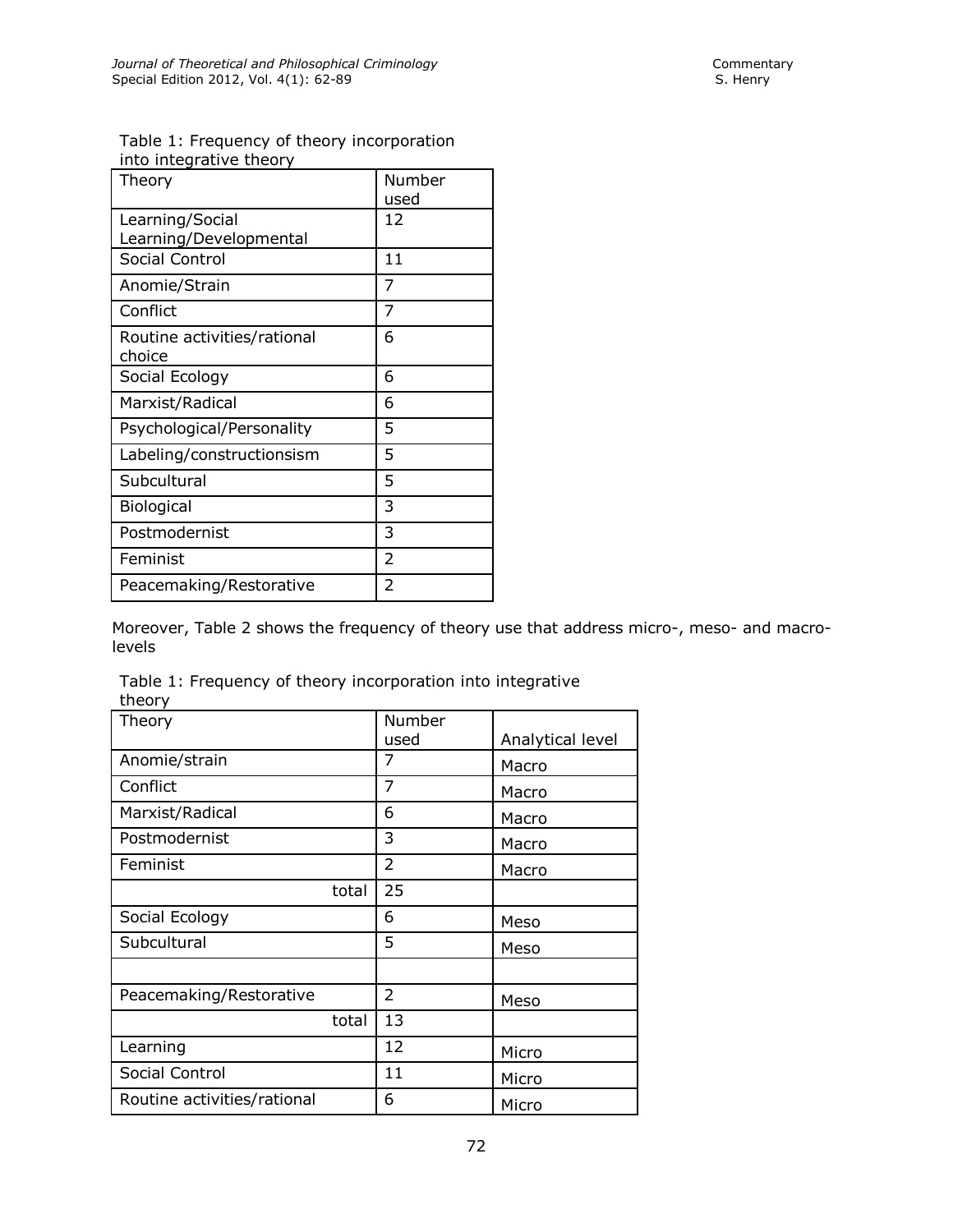| choice                    |       |
|---------------------------|-------|
| Psychological/Personality | Micro |
| Labeling/constructionism  | Micro |
| Biological                | Micro |
| total                     |       |

of analysis, showing that the most frequently used are micro-level theories (42), followed by macro-level (25), followed by meso-level (13).

In summary, Durrant and Ward need to explain what relative significance evolutionary theory has relative to other micro-level explanations, particularly biological and psychiatric explanations, and psychological explanations beyond the claim that evolutionary theory is often omitted. Their stereotypical textbook-type coverage of the theories they selected from criminology, are presented so superficially as to lose the diversity and depth of these contributions. Also problematic is why the authors selected three micro-level theories when there are a myriad of theories operating at different levels of analysis. It would have behooved the authors to have selected a balance of theories at different levels rather than one marginally macro-theory (strain, but even then defaulting to the micro-version of it in Agnew's revised/general strain, which deals with the psychological impact of perceived strain, avoidance of stress and adverse conditions producing status frustration), the other three being micro-level theories.

Unfortunately, there is no discussion of the range of existing integrative theories that use different micro/macro combinations, or which of these offers more explanatory power, or how developmental theory fits into that set of already integrated theories. So, in the end, Durrant and Ward provide a thinly grounded, uncritical article trying to make a space for a theoretical position that some have developed far more effectively (Walsh &Ellis, 2006), and others have presented more clearly and cogently in the context of developing a genuine multi-level, process integrative theory (Fishbein, 1998, 2006; Messner, Krohn & Liska, 1989; Robinson, 2004; Robinson & Beaver, 2009).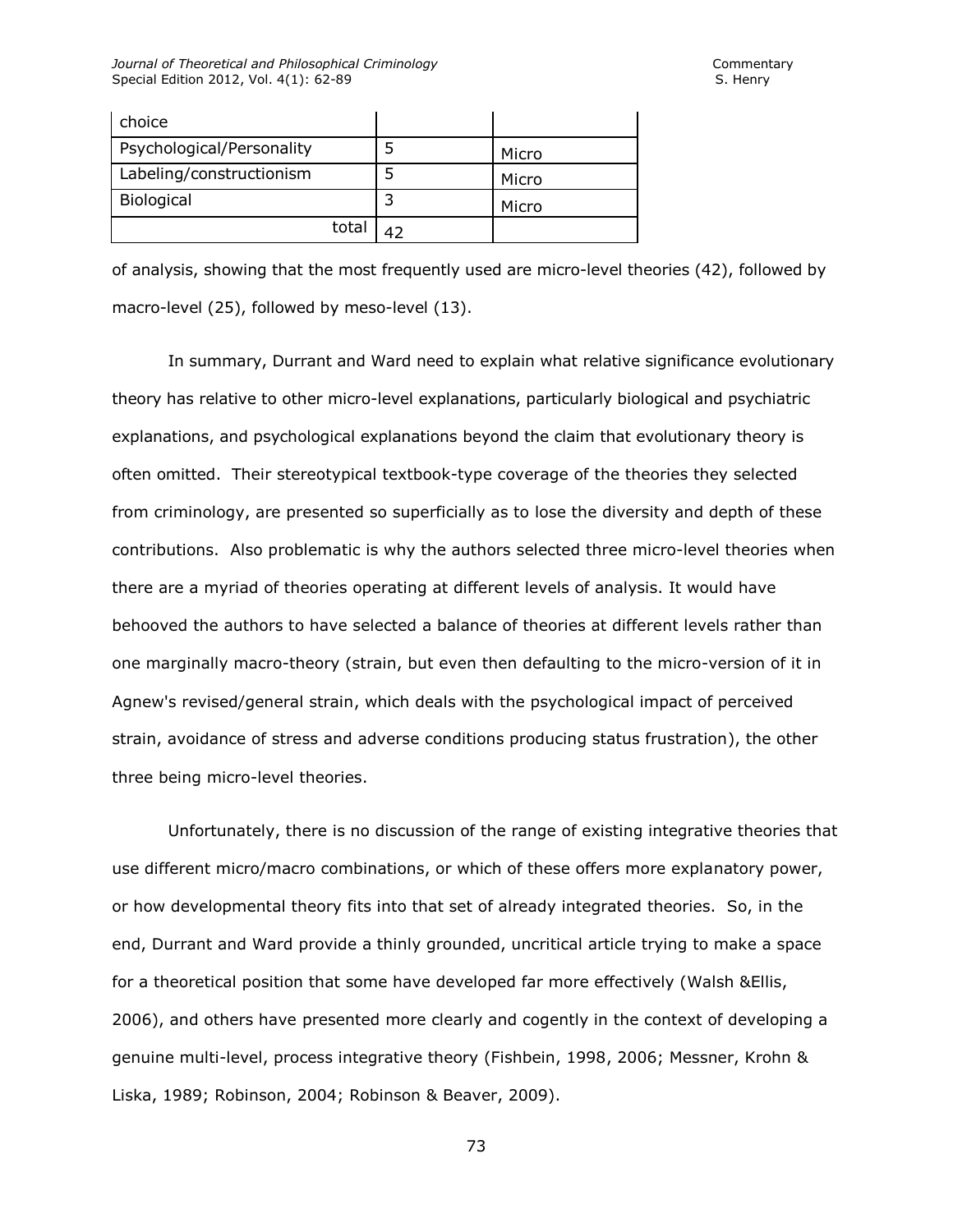Furthermore, the application to explain punishment behavior, rather than a crime, given all the previous discussion on integration as an important approach to explaining crime, seems a little incongruous. It would seem that rather than showing how evolutionary behavioral science is applied to explain the universality and predominance of punishment as an evolutionary response to the "problem of cooperation" (with the Durkheimian-type notion of the functions of crime being to bring people together to celebrate order), they could have more effectively argued that the multi-level integrated theory suggests multiple levels of policy response to crime; that rather than default to the hammer of punishment, behavior could be integrated around the vast array of other policy tools available to respond to crime/harm (See Henry, 2005b). Instead they produce an uncritical tautological "evolutionary theory of punishment" behavior, rather than an interdisciplinary/integrative explanation or a comprehensive multi-level approach to societal policy toward crime/harm production that simultaneously addresses each of the levels of its cause. It is not so much that their approach to explain punishment behavior ignores integration; it does not. Rather, the integration comes in the recognition that the *form* the behavior takes is shaped by "specific social and cultural-historical contexts" and that "co-evolution of genes and culture" provides "points of interconnection with more mainstream sociological approaches to understanding punishment," just as "gene-culture co-evolution theory" stresses "the important causal role of social/cultural processes in the generation of human behavior. However, there is no critical application of the integrative approach to suggest ways in which alternatives to punishment could also be envisioned. In the end they are using singlediscipline approach to explain (punishment) behavior, without showing the competing approaches effective at the same level of analysis that explain that behavior differently (e.g. that punishment is a social construction based on a simplistic conception of human nature or alternatively in Newtownian terms that perceived harm produces an equal and opposite harm (retaliation) that is an emotive expressive of pain rather than being tied to some wider gene-species interest of function. In short, their approach to "integration" is to divide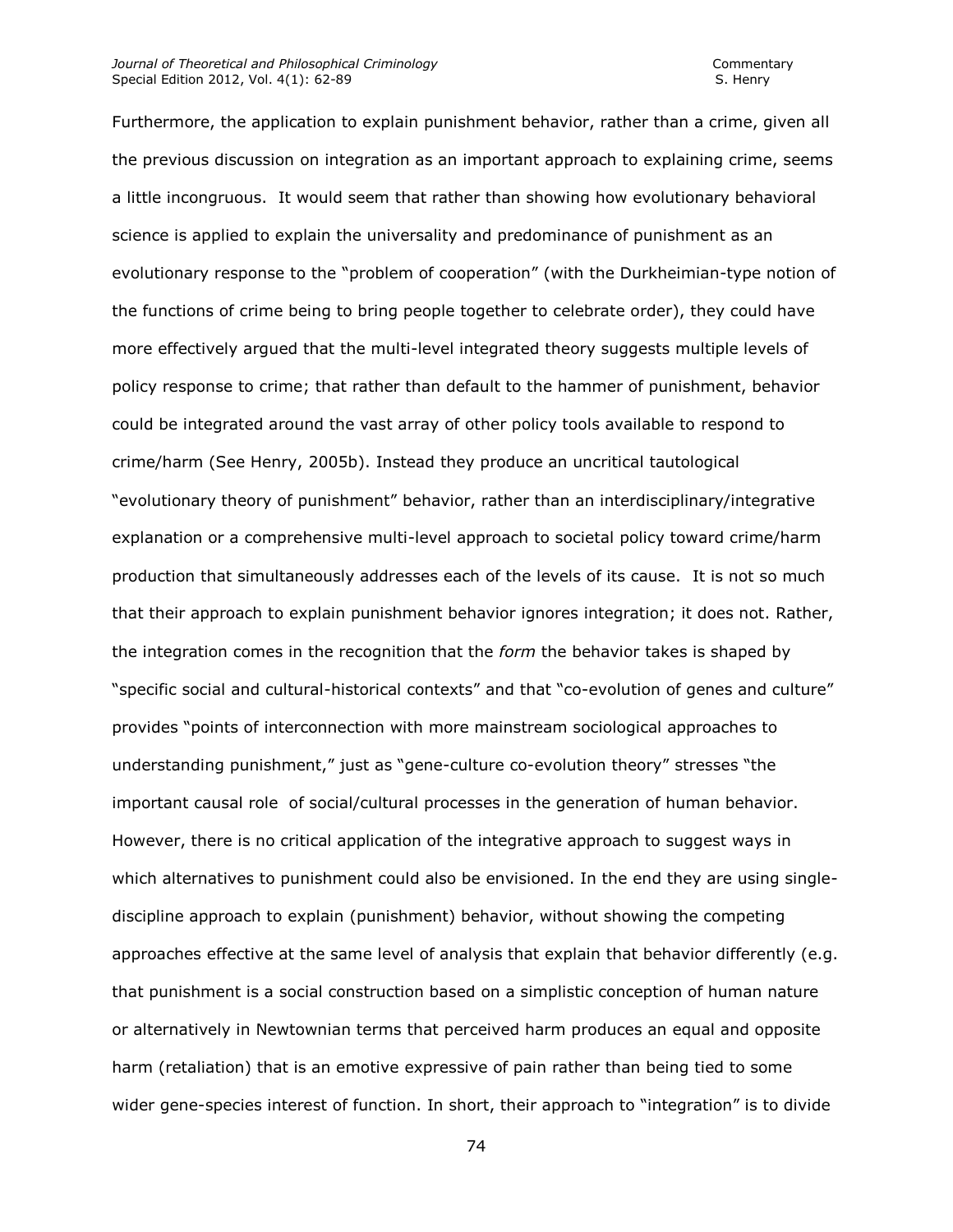up the total phenomenon into parts such that each has its own specific academic territorial explanation, but not to allow for competing explanations at the same level of analysis; which is an essentialist approach rather than an integrated one. Consequently, one is tempted to speculate that Durrant and Ward's embrace of integrative theory might be little more than a rhetorical device to create theoretical space for evolutionary theory.

Indeed, this raises another order of question. So far integrative, interdisciplinary approaches to criminological theory have stayed in a single plane of analysis, albeit incorporating varying numbers of theories operating at different levels of analysis. However, when it comes to analyzing societal institutions of justice it might behoove theorists seeking integration, to also expand the kind of knowledge they include. Those writing in the field of "interdisciplinary" integration have already begun to talk about the production of different levels of thinking or knowledge under the concept of transdisciplinarity.

#### **From Transdisciplinary Criminology and Criminal Justice to Integrative Pluralism**

The interdisciplinary studies literature has, especially in Europe, moved from the concept of "interdisciplinary studies" to a discussion of transdisciplinary. This concept has been defined in slightly different ways by different theorists. In one definition Transdisciplinarity means "the application of theories, concepts, or methods across disciplines with the intent of developing an overarching synthesis" (Lattuca, 2001, p. 83). Drawing on Lattuca, Repko elaborates giving the example of sociobiology's evolutionary theory already being an example of transdisciplinarity:

Transdisciplinarity differs from interdisciplinarity in that the theories, concepts, or methods are not borrowed from one discipline and applied to other disciplines interested in the same problem, but rather transcend disciplines and are therefore applicable to many fields. An example of a transdisciplinary approach is sociobiology,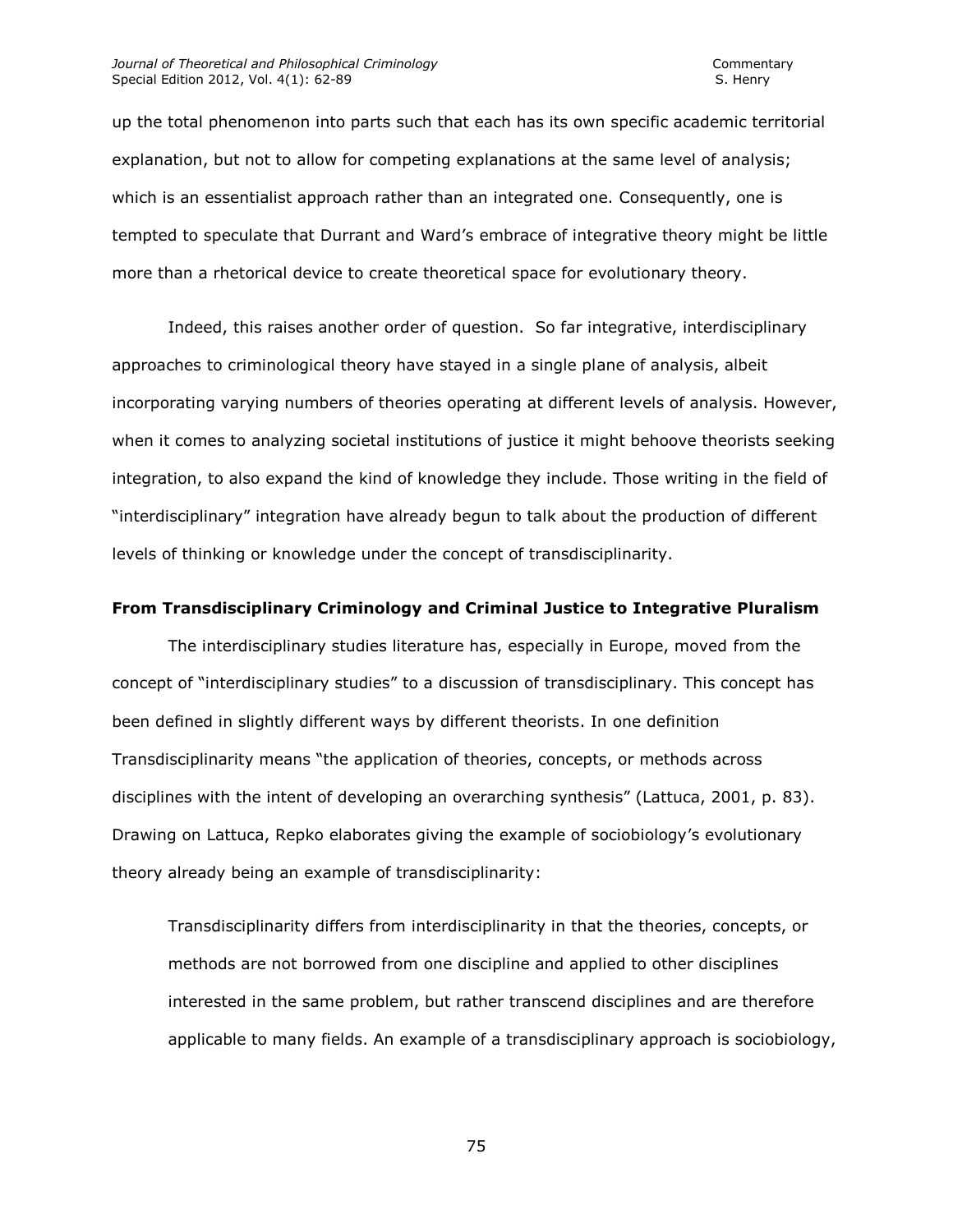which applies the principles of natural selection and evolutionary biology to the study of animal social behavior (Repko, 2008, p. 15)

However, a second meaning of transdisciplinarity moves beyond the disciplines to other forms of knowledge production and how to begin to integrate these into the totality of explanation for behavior. Since mega and complex problems such as crime require comprehensive policy and practice solutions involving collaboration among a hybrid mix of actors from different disciplines, professions, and sectors of society (Klein, 2003), this version of transdisciplinarity involves multiple knowledge producers. Thus transdisciplinarity, "unlike interdisciplinarity, crosses both disciplinary boundaries *and sectors of society* by including stakeholders in the public and private domains" (Repko, 2008, p. 15).

My purpose in the final section of this commentary is to suggest, unlike Durrant and Ward, that in considering furthering the realm of integrative thinking, we not only incorporate organized academic knowledge, but also include the range of spontaneous, unorganized experiential knowledge. As Richard Carp (2001) pointed out in his seminal article on the topic; "Integrative Praxes: Learning from Multiple Knowledge Formations," all "knowledge formations" (the term he prefers to disciplines) are "partial and situated" rather than being "a privileged site of especially valid knowing" (2001, p. 71). Carp raised the question (among others) of what forms of knowing should be included if those we currently include as "disciplines" are socially constructed, culturally and historically specific and dynamically changing. Indeed, he argues that "we are best served seeking integrative praxes that learn from multiple knowledge formations and fostering ongoing conversation among these praxes" (2001, p. 71). To illustrate the point Carp suggests:

we move away from thinking of the disciplines as unique sources or resources for knowledge and thought. We might instead imagine the disciplines as one sort of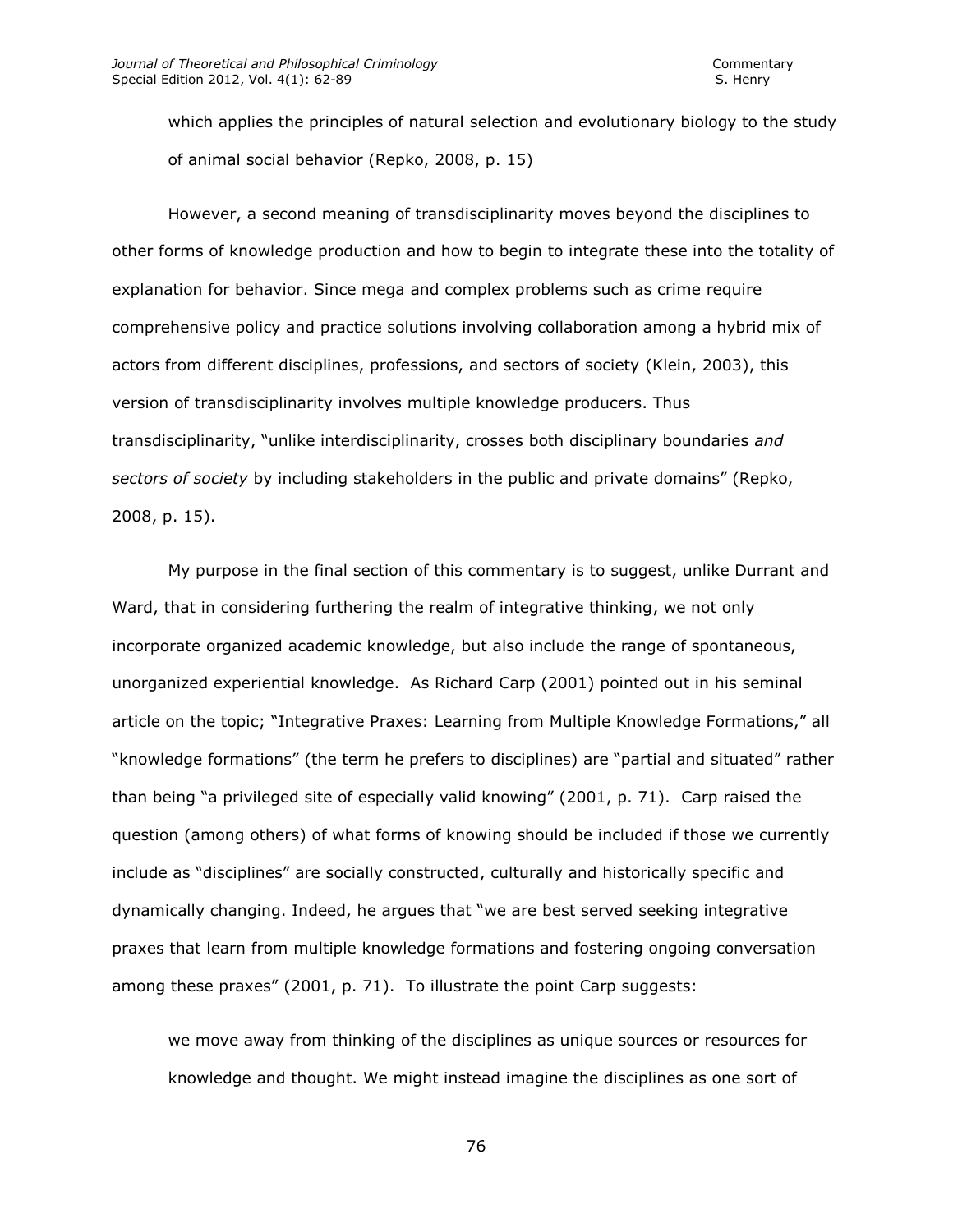knowledge formation, of which there are several kinds, for example the knowledge of workers (carpenters, mechanics, website designers, farmers), the knowledge oppressed peoples have of those who oppress them, the knowledge West African immigrants have of "the system" and how it works in New York City . . . the knowledge of Songhay sorcerers, the knowledge of states people and diplomats, the knowledge of mothers gazing into the eyes of infants, the knowledge of indigenous peoples for the places they traditionally inhabit. . .Any of these and other knowledges may be useful or even necessary to think well in a particular context or about a specific concern. This takes into account, for example, the varieties of local, vernacular, or cross-cultural knowledge that are sometimes critical for success. (Carp 2001, pp. 74-75)

Thus in re-conceiving of interdisciplinary studies Carp prefers the notion of "learning from multiple knowledge formations" (2001, 75) rather than restricting our analysis and policy development of complex problems simply to that contained among disciplines in the academy. Indeed, the limits of the academic organization and hegemonic control of such knowledge by disciplines and the marginalization of competing knowledge formations, including interdisciplinary formations has been well documented (Becher, 1989; Henry, 2005; Augsburg & Henry, 2009).

The suggestion here then is that we start a dialog about the kind of schema for knowledge integration that would allow us to be explicit about what kinds of knowledge we are integrating from multiple knowledge formations and whether by selecting only some kinds of knowledge we might be excluding other kinds. In short, we need a framework for integrative pluralism.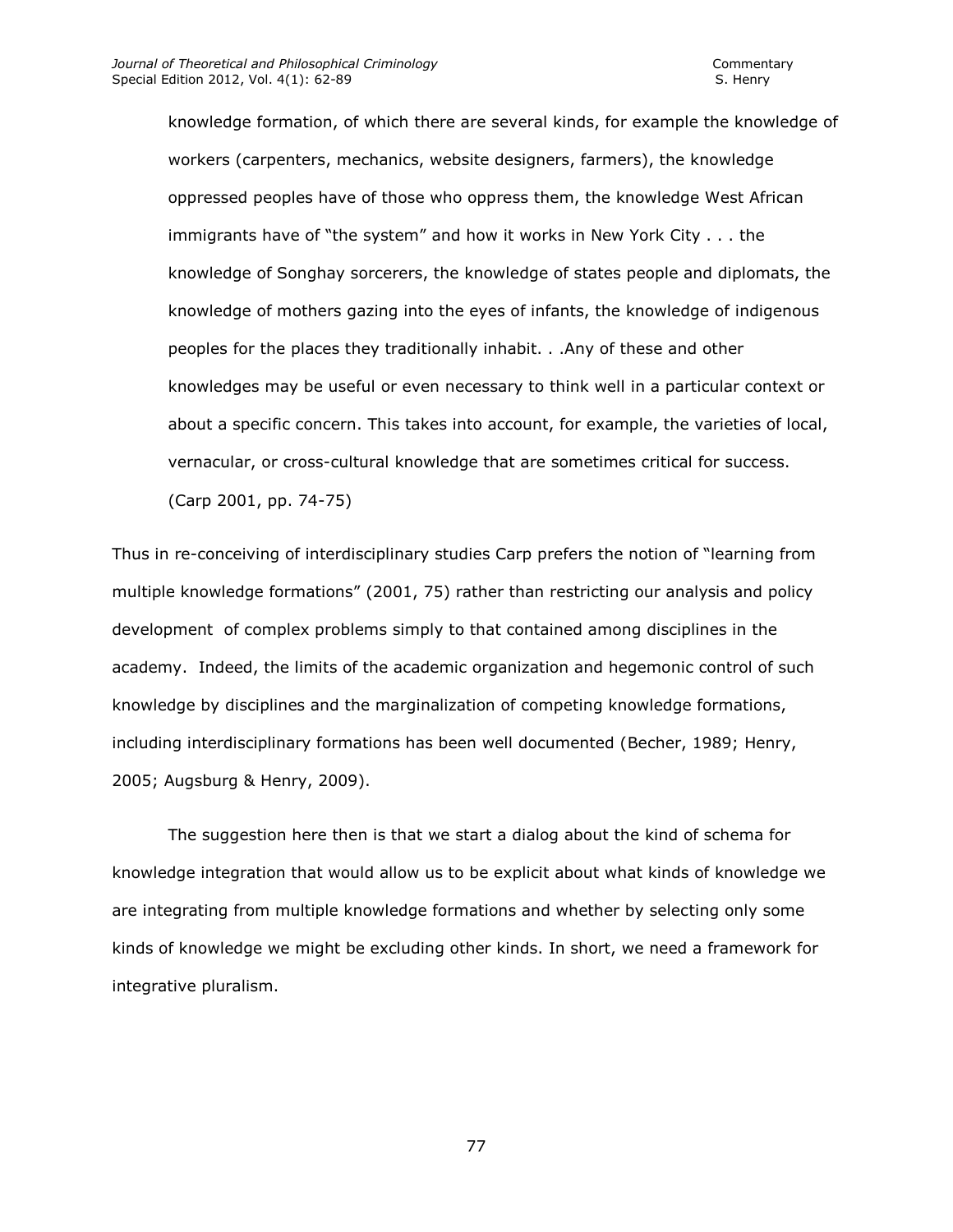### *Insights from Georges Gurvitch's Sociology of Law*

In addressing this integrative challenge it is helpful to consider on Gurvitch's (1947) work in the sociology of law, which draws on a legal pluralist heritage. Legal pluralism embodying "living law," the term coined by Eugene Ehrlich (1913), recognizes that there are multiple forms of law that control our lives and that most of these are not part of the formal legal system. In order to comprehend the relationship between formal and informal law Gurvitch (1894-1965) developed a framework for conceiving of forms of law as existing in two planes. On a horizontal plane are the range of different types of law based on the level of organizational complexity and scale on which they operate. To over-simplify his argument (which saw the unit of analysis as forms of sociabilty), his horizontal continuum ranges from the group to the global, with a variety of intermediate levels including, community, organization, and society in between. Within any one type or level of social structure there are many different sub-types of organization and many sub-types of groups, each with its own kind of law. On a vertical plane, and existing for each type of law, at each level of organization, is the degree of formality, ranging from informal on the bottom to formal on the top. For Gurvitch the formal is characterized by being organized, written, fixed and planned in advance, whereas the informal was unorganized, flexible, spontaneous and intuitive. This schema shows that informal law is not the exclusive control mechanism of the group, but exists in a greater or lesser amount in any kind of law. Conversely, formal law is not the exclusive mechanism of the state or formal organization. Rather, each type of collectivity has depths of formal and informal law.

Indeed, rather than using only one type of law as its means of social control, a collectivity typically uses a combination of types and of levels of law, simultaneously (Henry, 1983). While their level of organizational development typically precludes small groups having highly formal law, they develop a rudimentary formal law. More importantly, while developed organizational forms, such as the state in capitalist industrial society, appear to be dominated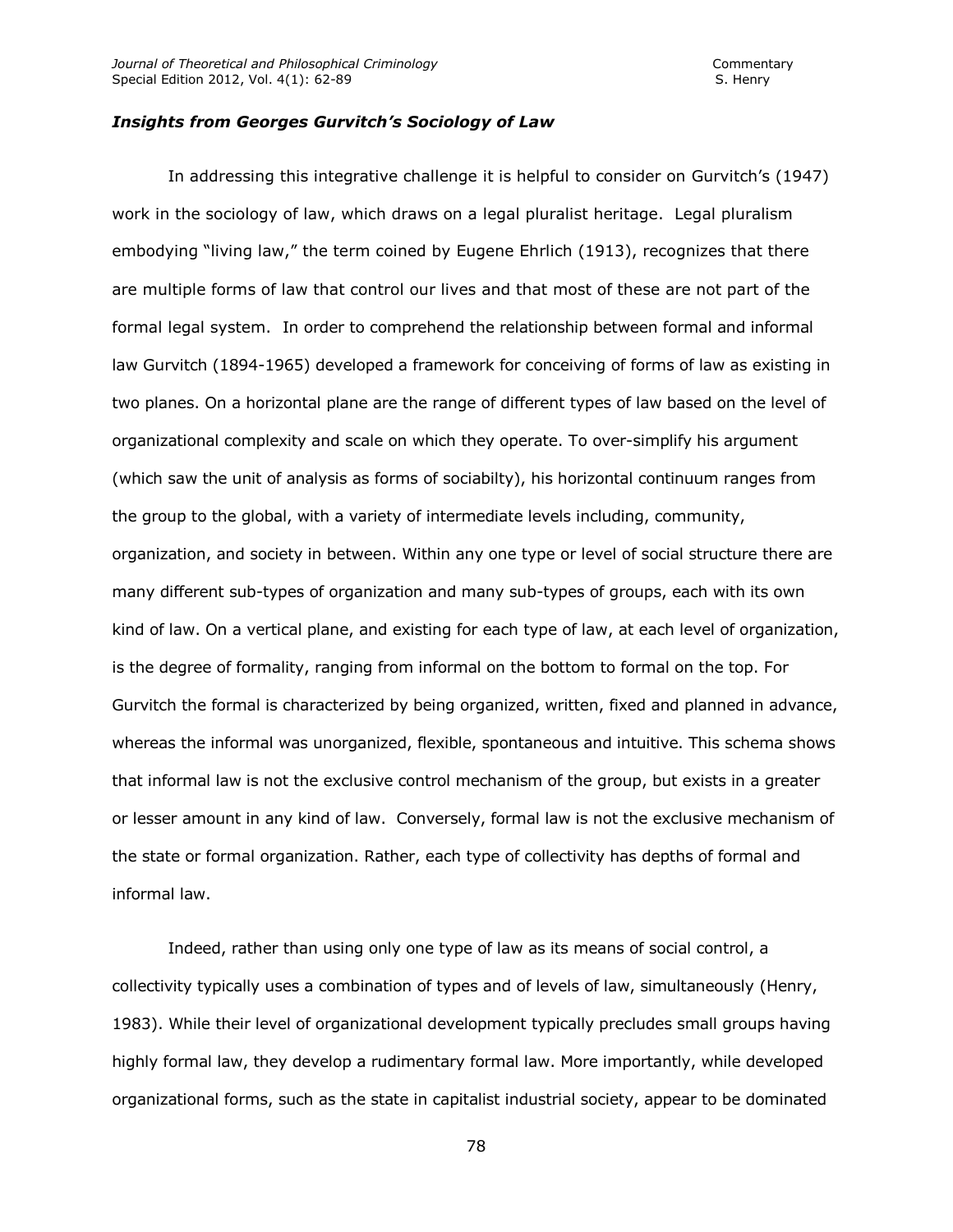by formal law, within law's organization and constitutive agencies reflective of the groups that make it up, exist numerous levels of informal law and private, non-state systems of justice (Henry 1983, 1996, 2001a, 2001b). This web of what Leopold Pospisil (1971) called "legal pluralism" may exist in harmony, symbiosis and mutual reinforcement or in conflict, reinforcing or undermining the informal law of other subsystems and even the formal law of the state.

In summary, the elegance of Gurvtich's work is that he developed a schema in which the formal kinds of law were arranged in a horizontal plane, representing different types of organized law. But he also recognized a vertical plane, at the top of which was the organized and formal law, but the bottom of which was informal and spontaneous law with a continuum between the two extremes.

# *Applying insights of the Sociology of Law to the Integration of Criminological Knowledge*

In order to comprehend the relationship between disciplinary criminological knowledge, transdisciplinary integration and non-disciplinary knowledge more comprehensively it is helpful to adapt Gurvitch's framework and apply it to knowledge production. Thus on a horizontal plane are the range of different types of knowledge based on the level of organizational complexity and scale on which they operate. This horizontal continuum of knowledge producers and sites of knowledge production ranges from the group to the global, with a variety of intermediate levels including, community, organization, and society in between. Within any one organizational type there are many different sub-types of organization and many sub-types of groups, each with its own capacity to generate knowledge (See Figure 1).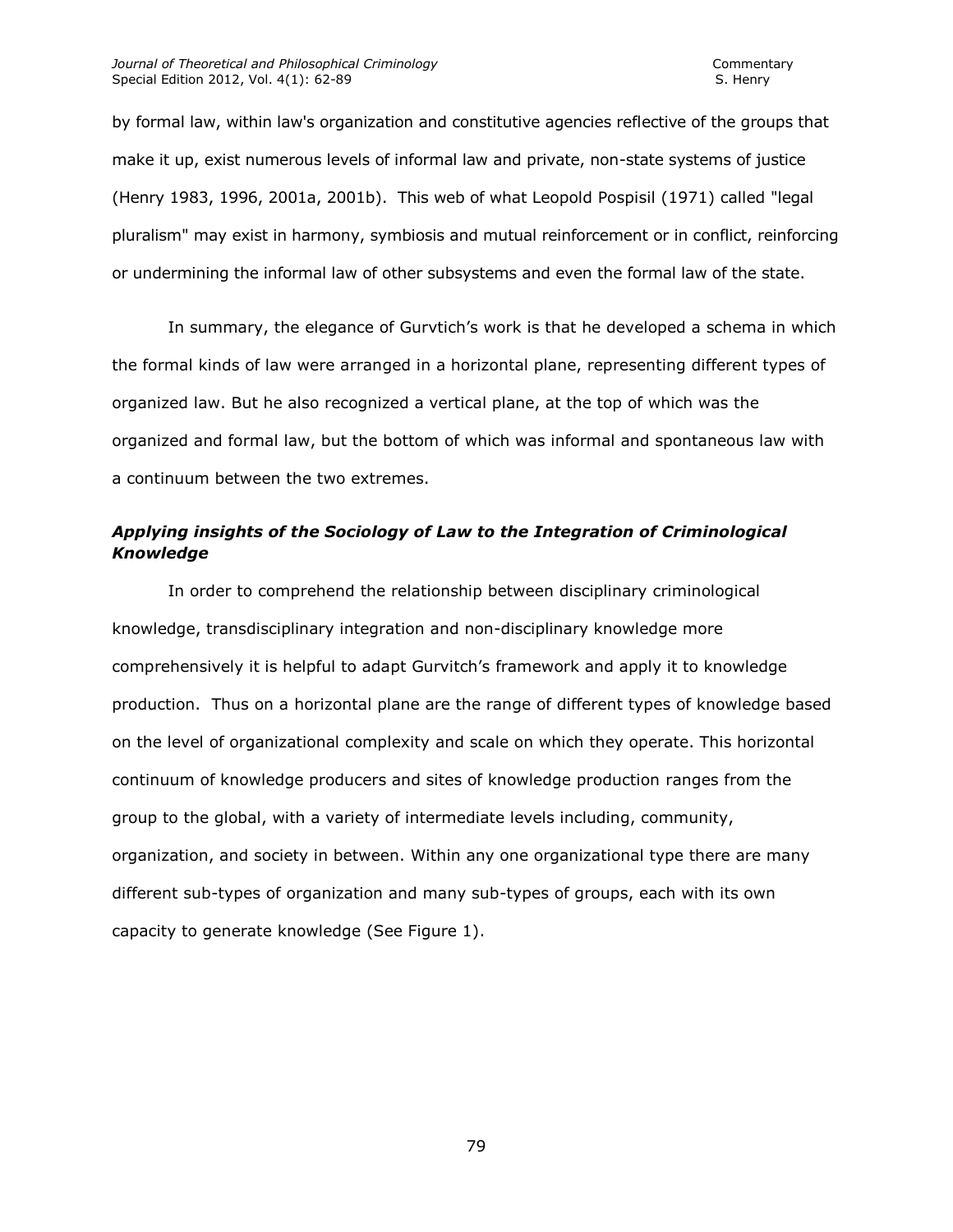## **Figure 1: Nested structural levels of analysis**



The production of knowledge of different kinds by producers at different places in the social organization of society allows us to gain insight from non-academic, professional and experiential knowledge production.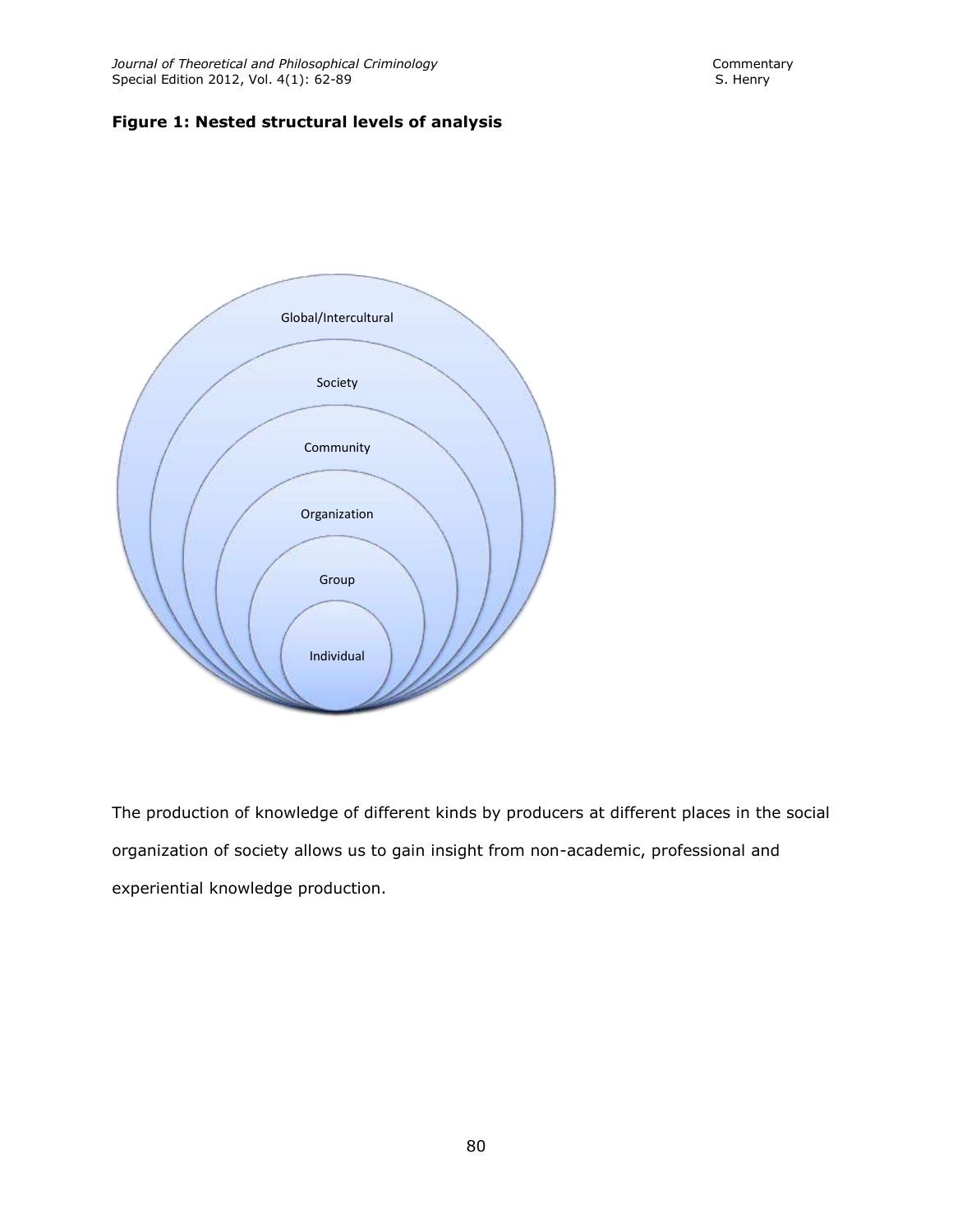### **Figure 2: Examples of Kinds of Three kinds of Knowledge Production**



On a vertical plane, and existing for each type of organizational structure is the degree of formality of knowledge production, ranging from informal on the bottom to formal on the top (See Figure 3).

**Figure 3: Depths of Knowledge Production on a Vertical Plane**



The formal knowledge production is characterized by being organized, written, planned-inadvance, whereas the informal is unorganized, flexible, spontaneous and intuitive. This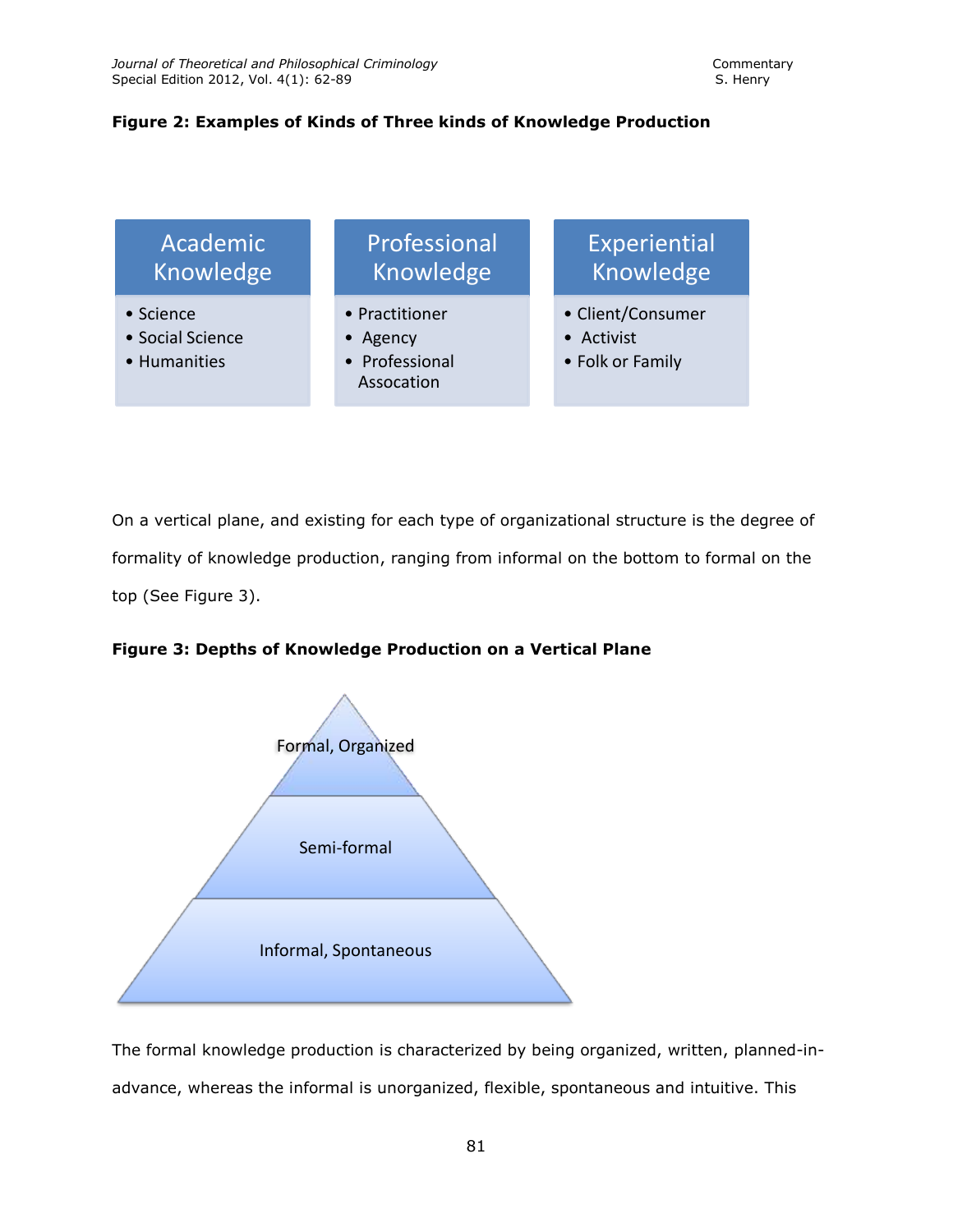#### *Journal of Theoretical and Philosophical Criminology* Commentary Special Edition 2012, Vol. 4(1): 62-89 S. Henry S. Henry

schema shows that informal knowledge production is not the exclusive mechanism of the group but exists in a greater or lesser amount in any kind of organization producing knowledge. Conversely, formal knowledge production is not the exclusive mechanism of academic disciplines. Rather, each type of collectivity has depths of formal and informal knowledge production. Indeed, rather than using only one type of knowledge, a collectivity typically uses a combination of types and of levels of knowledge production, simultaneously. While organizational development typically precludes small groups from having highly formal knowledge production, with a tendency toward spontaneous knowledge, they develop rudimentary formal knowledge. More importantly, while developed organizational forms, such as the university, are dominated by formal disciplinary-based knowledge production, within the university organization and constitutive units reflective of the groups that make it up, exist numerous levels of informal knowledge production from that generated by student peers to informal corridor conversations among faculty and staff etc.

This web of knowledge for our purposes can be considered to be knowledge pluralism or integrative pluralism. It suggests that the different levels of knowledge production may exist in harmony or conflict, reinforcing or undermining each other or other subsystems of knowledge and even the formal knowledge of academic disciplines.

#### *The Relationship between Types and levels of Knowledge*

As with the relationship between formal and informal law, there are several senses in which non-disciplinary generated knowledge is related to disciplinary knowledge. First, from a top down developmental perspective we could take the view that knowledge is produced by disciplines and filters down to non-disciplinary organizations through applications, mass media. Second, we could take the view that informal knowledge starts off as the ideas of particular cultural and organizational forms and "bubbles up" to be explored by those recognized as knowledge producers in society, the various disciplines. Third, we could take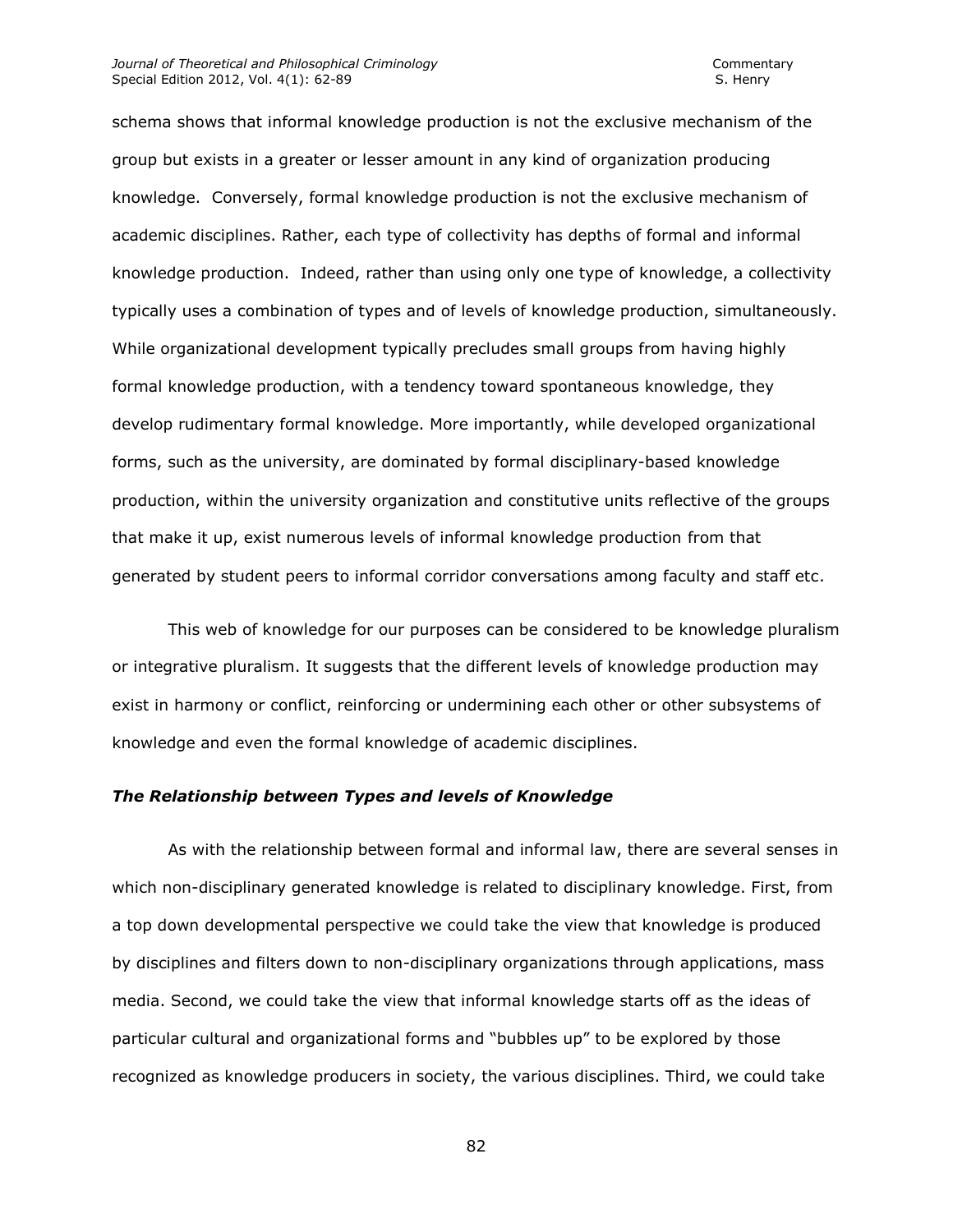the view that informal knowledge exists in opposition to formal knowledge, undermining its effectiveness. Fourth, informal knowledge could be seen to exist in a mutually symbiotic relationship to formal knowledge as it is constantly emerging as part of group processes, sometimes shaped by the more formal knowledge formations, sometimes shaping them, informing them and filtering them. In this last view, disciplinary knowledge is sometimes subordinating, incorporating and co-opting informal knowledge yet never totally displacing it, often relying on it, and even being challenged by it; at the same time informal knowledge is constantly emerging as part of group processes, sometimes shaped by the disciplinary knowledge, sometimes shaping it.

### *Applying Knowledge Pluralism to Criminology*

So in considering the integration of disciplinary-based criminological knowledge, transdisciplinarity requires that we also integrate different kinds of knowledge of crime and justice, produced by practitioners, community, victims and yes, offenders (both convict criminologists and offending non-criminologists). Knowledge pluralism requires that we also incorporate the knowledge at these different points in the knowledge producing structure of society that also ranges from the formal to informal, organized to spontaneous, objective to experiential. Moreover, we must recognize, in the manner of Ehrlich, that knowledge production is a dynamic "living" human process and that full-knowledge is never possible given the diversity of its sources of generation.

### **Conclusion**

Overall Durrant and Ward use the argument for interdisciplinary integrative studies as a vehicle to create an intellectual space for incorporating evolutionary theory into criminological theory. They show how the theory fits with selected mainstream theories to explain aspects of criminal behavior, arguably more comprehensively than those theories would otherwise be able to explain alone. Unfortunately, their understanding of the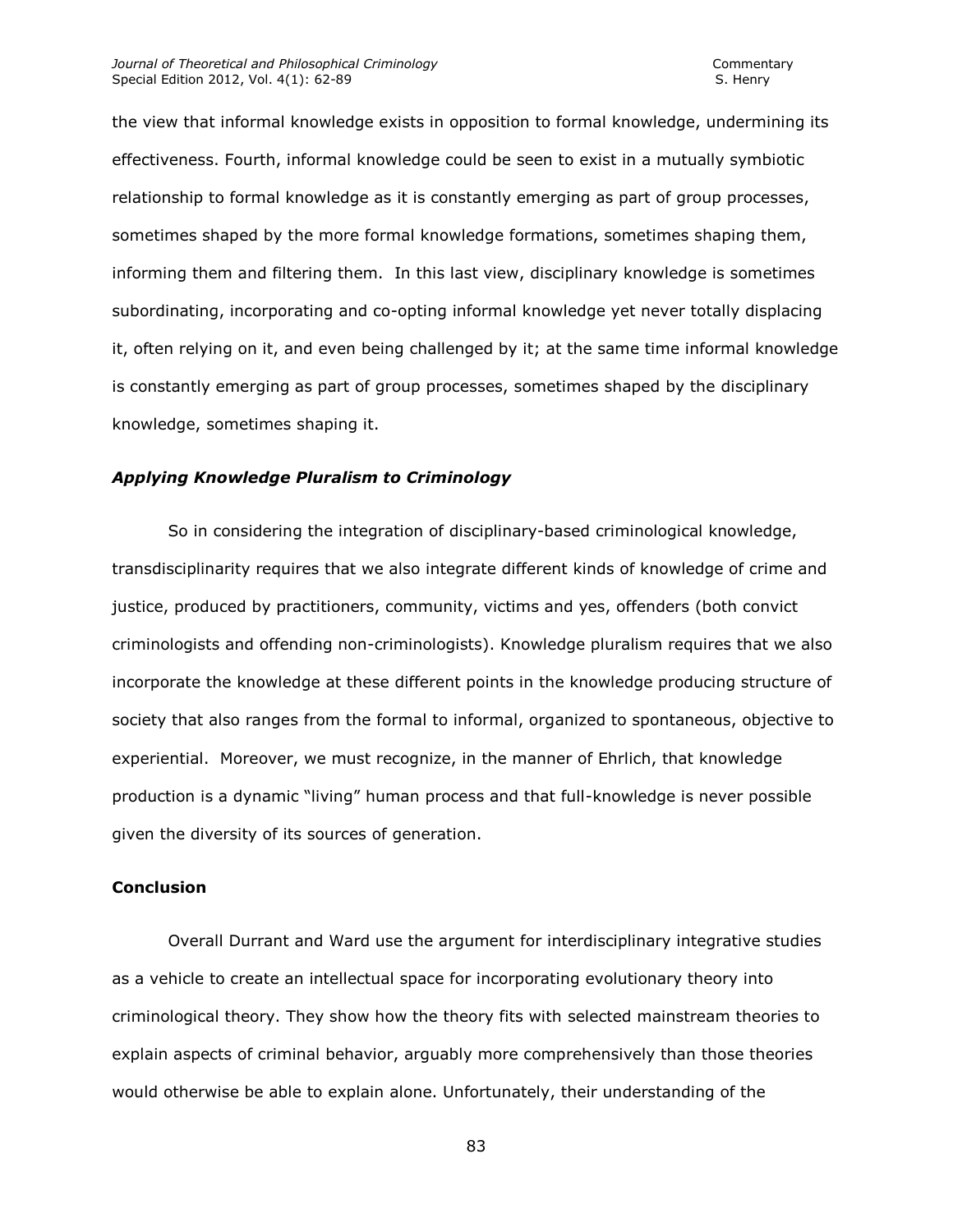integrative studies literature, concepts and theory in an interdisciplinary field is quite limited. They use the simplest of mechanisms for integration, which is vertical or cross-level integration, ignoring other important issues. They fail to recognize the extent to which integration theory in criminology has progressed since its foundation some 30 years ago, and they do not relate evolutionary theory to the other 16 *integrative* theories that exist in the criminological literature. Further, they do not have evidence to support their claim of the explanatory power of evolutionary theory relative to other micro-theories in criminology, let alone other meso- or macro-level theories. Ironically, when they apply the theory it is not to explain crime, but to explain why people punish. More seriously, when they offer a territorial/limited integrated explanation of punishment behavior, the explanation is largely to show how evolutionary theory explains the behavior; in other words how self-interested rational decisions are made by over time that further the survival of the species, which turns out to be more essentialist than integrative.

In an attempt to place their thinking in an integrative interdisciplinary context I have pointed to new thinking in the field of interdisciplinary studies that holds the promise of moving criminology and criminal justice from the limited version focused on the integration of organized academic knowledge, to a broader transdisciplinary approach that recognizes a plurality of forms and levels of knowledge production. The future of effective policy formation for social intervention to prevent and/or reduce harm producing behavior is one that builds policy on a comprehensive knowledge about multiple contributing causes and ways to address them through a holistic approach to complex problems. Clearly much more work needs to be done to complete this task.

### **References**

Akers, R. (1994). *Criminological theories: Introduction, evaluation and application.* 3rd ed. Los Angeles: Roxbury Press.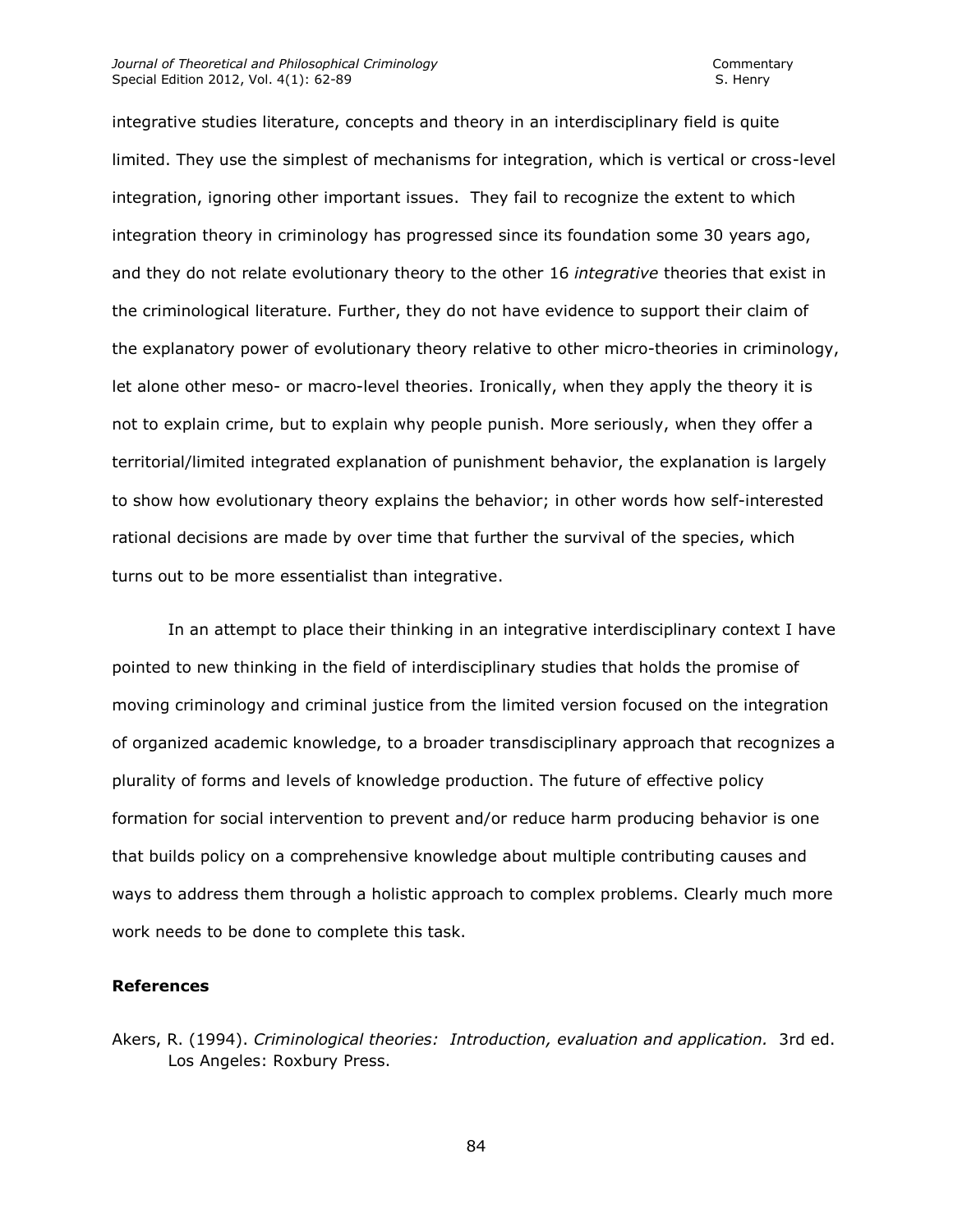- Augsburg, T. (2005, 2006). *Becoming interdisciplinary: An introduction to interdisciplinary studies*. Dubuque, IA: Kendall/Hunt Publishing.
- Augsburg T., & Henry, S. (Eds.). (2009). *The politics of interdisiciplinary studies*. Jefferson, NC: McFarland.
- Barak, G. (1998a). *Integrating criminologies*. Boston: Allyn & Bacon.
- Barak, G. (Ed.). (1998b). *Integrated criminology*. Aldershot, UK: Ashgate.
- Barak, G. (2003). *Violence and nonviolence: Pathways to understanding*. Thousand Oaks, CA: Sage.
- Barak, G. (2006). Applying integrative theory: A reciprocal theory of violence and nonviolence. In S. Henry & M. M. Lanier (Eds.), *The essential criminology reader* (pp. 336-46). Boulder, CO: Westview Press.
- Barak, G. (2008). Toward an integrative study of international and state-corporate criminality: A reciprocal approach to gross human rights violations. In R. Haveman and A. Smeulers (Eds.), *Supranational criminology: Towards criminology of international crime*. Antwerp, The Netherlands: Intersentia Press.
- Barak, G. (2009). *Criminology: An integrated approach.* New York: Rowman and Littlefield.
- Barkow, J. (1992). Beneath new culture is an old psychology: Gossip and social stratification. In J. Barkow, L. Cosmides, & J. Tooby (eds.), *The adapted mind: Evolutionary psychology and the generation of culture*, (pp.627-637). New York, NY: Oxford University Press.
- Beaver, K. R. & Walsh, A. (eds.). (2010). *Biosocial theories of crime*. Farnham, UK: Ashgate Publishing.
- Becher, Tony. (1989). *Academic tribes and territories.* Milton Keynes, UK: Society for Research into Higher Education and Open University Press.
- Beirne, P., & Messerschmidt, J. (2006). *Criminology.* 3rd ed. Boulder, CO: Westview Press.
- Benbenishty, R., & Astor, R. A. (2005). *School violence in context: Culture, neighborhood, family, school and gender*. New York: Oxford University Press.
- Bronfenbrenner, U. (1979). *The ecology of human development: Experiments by nature and design*. Cambridge, MA: Harvard University Press.
- Carp, R. M. (2001). Integrative praxes: Learning from multiple knowledge formations. *Issues in Integrative Studies*. *19*, 71-121.
- Colvin, M., & Pauly, J. (1983). A critique of criminology: Toward an integrated structural-Marxist theory of delinquency production. *American Journal of Sociology*, *89*, 513- 551.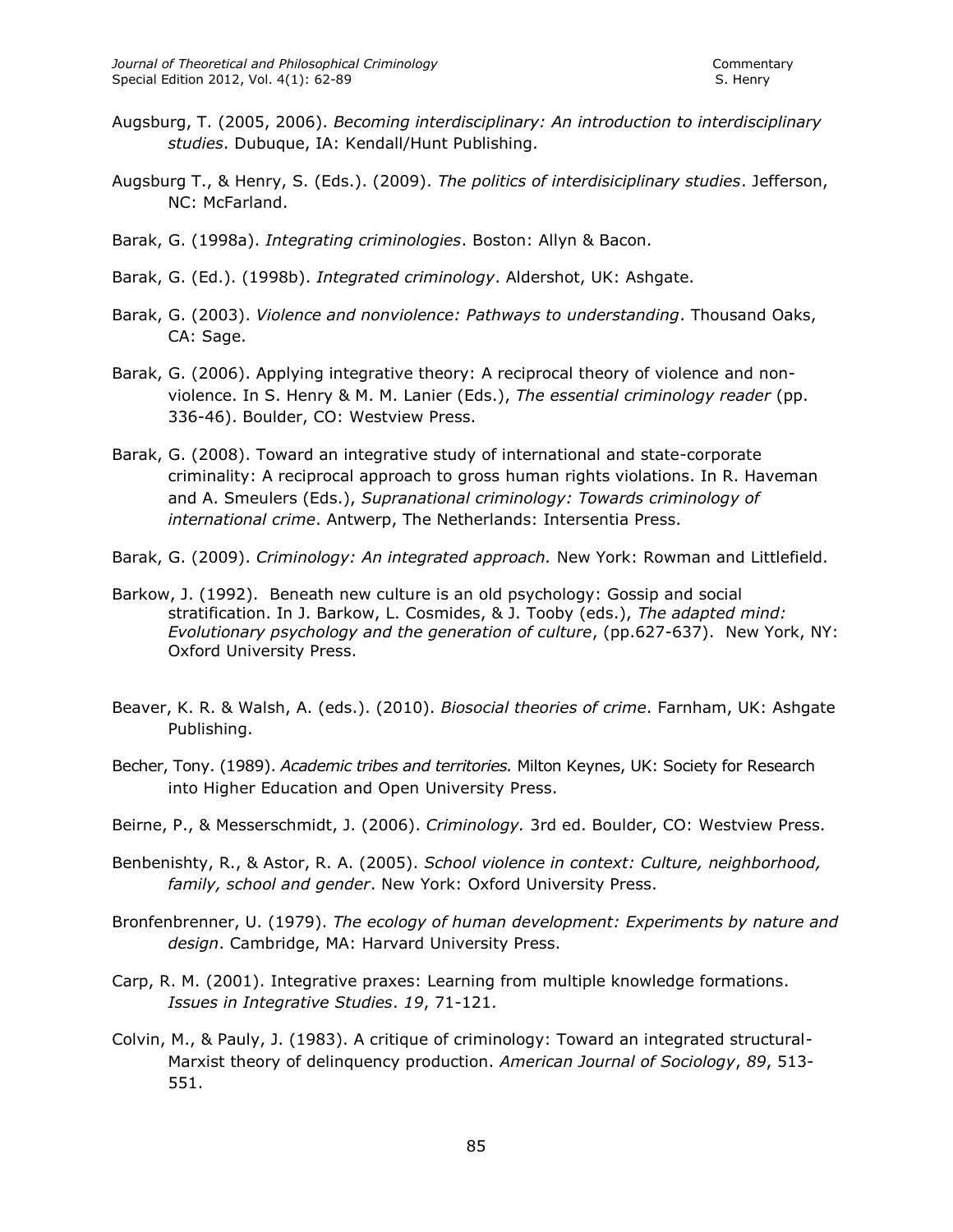- Detombe, Dorien J. (2003). *Defining complex interdisciplinary societal problems.* Accessed January 21, 2011 at <http://www.complexitycourse.org/detombecompramh1thesis.html>
- Durrant, R. & Ward, T. (2012). The role of evolutionary explanations in criminology. *Journal of Theoretical and Philosophical Criminology (This volume).*
- Ehrlich, E. (1913). *Fundamental principles of the sociology of law.* Cambridge, MA: Harvard University Press.
- Einstadter, W. J., & Henry, S. (1995; 2006). *Criminological theory: An analysis of its underlying assumptions.* Boulder, CO: Rowman and Littlefield.
- Elliott, D., Agerton, S., & Canter, R. (1979). An integrated theoretical perspective on delinquent behavior. *Journal of Research on Crime and Delinquency*, *16*, 3-27.
- Elliott, D., Huizinga, D., & Ageton, S. (1985). *Explaining delinquency and drug use*. Beverley Hills, CA: Sage Publications.
- Farnworth, M. (1989). Theory integration versus model building. In S. F. Messner, M. D. Krohn, & A. Liska (Eds.), *Theoretical integration in the study of deviance and crime: Problems and prospects* (pp. 93-100). Albany: State University of New York.
- Fishbein, D. (1998). Biological perspectives in criminology. In S. Henry & W. J. Einstadter (Eds.), *The criminology theory reader* (pp. 92-109). New York: New York University Press.
- Fishbein, Diana. (2006). Integrating findings from neurobiology into criminological thought: issues, solutions and implications. In S. Henry and M. M. Lanier (eds.), *The criminology theory reader* (pp. 43- 68). Boulder, CO: Westview Press.
- Gibbons. D. C. (1994). *Talking about crime and criminals: Problems and issues in theory development in criminology*. Englewood Cliffs, NJ: Prentice Hall.
- Gurvitch, G. (1947). *The sociology of law*. London: Routledge & Kegan Paul.
- Hagan, J. (1989). *Structural criminology.* New Brunswick, NJ: Rutgers University Press.
- Hawkins, J. D., & Weis, J. G. (1985). The social development model: An integrated approach to delinquency prevention. *Journal of Primary Prevention*, *6*(2), 73-97.
- Henry, S. (1983). *Private justice: Toward integrated theorising in the sociology of law*. London: Routledge & Kegan Paul.
- Henry, S. (1996). Private justice and state law: An Illustration from labor law. In L. Sebba (Ed.) *Social control and justice: inside and outside the law?* (pp. 13-39). Jerusalem: The Magnus Press of the Hebrew University.
- Henry, S. (2000). What is school violence: An integrated definition. *ANNALS of the American Academy of Political and Social Science*, *567*, 16-29.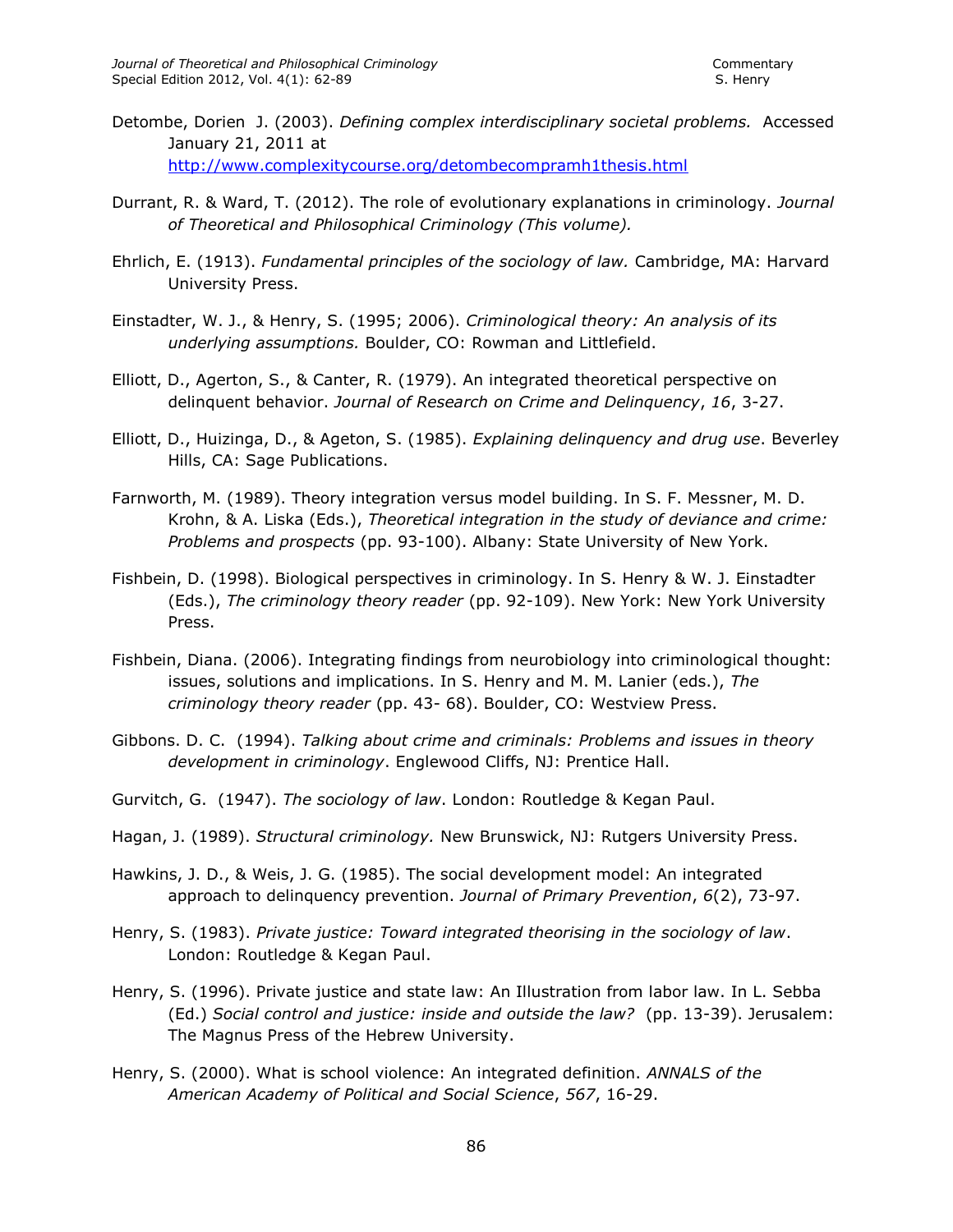- Henry, S. (2001a). Informal social control. In C. D. Bryant (Ed) *The encyclopedia of criminology and deviant behavior*, Vol. I (pp. 182-185). Taylor and Francis.
- Henry, S. (2001b). Legal systems: Private. In N. J. Smelser and P. E. Baltes (Eds.), *International Encyclopedia of the Social & Behavioral Sciences*, (pp. 8689-8693). New York: Elsevier.
- Henry, S. (2005a). "Disciplinary hegemony meets interdisciplinary ascendancy: Can interdisciplinary/integrative studies survive, and if so, how?" *Issues in Integrative Studies 23*, 1-37.
- Henry, S. (2005b). The threat of incarceration does not deter criminal behavior. In J. Haley (Ed) *Prisons* (pp. 41-48). New York: Greenhaven Press.
- Henry, S. (2009). School violence beyond Columbine: A complex problem in need of an interdisciplinary Analysis. *American Behavioral Scientist, 52*(9), 1246-1265.
- Henry, S. & Bracy, N. L. (2011) Integrative theory in criminology applied to the complex social problem of school violence. In A. Repko, W. H. Newell & R. Szostak (Eds.) *Case Studies in Interdisciplinary Research* (pp. 259-282). Thousand Oaks, CA: Sage.
- Henry, S. & Einstadter, W. (Eds.), 1998. *The criminology theory reader*. New York University Press.
- Henry S. & Lanier, M. M. (Eds.) (2006). *The essential criminology reader*. Boulder, CO: Westview/Perseus.
- Henry, S. & Lukas, S. A. (Eds.). (2009). Recent developments in criminological theory. Farnham, UK: Ashgate.
- Hirschi, T. (1979). Separate and equal is better. *Journal of Research in Crime and Delinquency 16*, 34-38.
- Hirschi, T. (1989). Exploring alternatives to integrated theory. In S. F. Messner, M. D. Krohn, & A. E. Liska (Eds.), *Theoretical integration in the study of deviance and crime* (pp. 37-49). Albany: State University of New York Press.
- Hirschi, T & Gottfredson, M. (2006). Social control and self-control theory. In S. Henry & M. M. Lanier (Eds.) *The essential criminology reader* (pp 111-118). Boulder, CO: Westview Press.
- Hursh, B., Haas P. & Moore, M. (1998). An interdisciplinary model to implement general education. In W. H. Newell (Ed.) *Interdisciplinarity: Essays from the literature* (pp. 35-49). New York: College Board.
- Jeffrey, C. R. (1978). Criminology as an interdisciplinary behavioral science. *Criminology, 16,* 149-169.
- Johnson, R. E. (1979). *Juvenile delinquency and its origins.* Cambridge, UK: Cambridge University Press.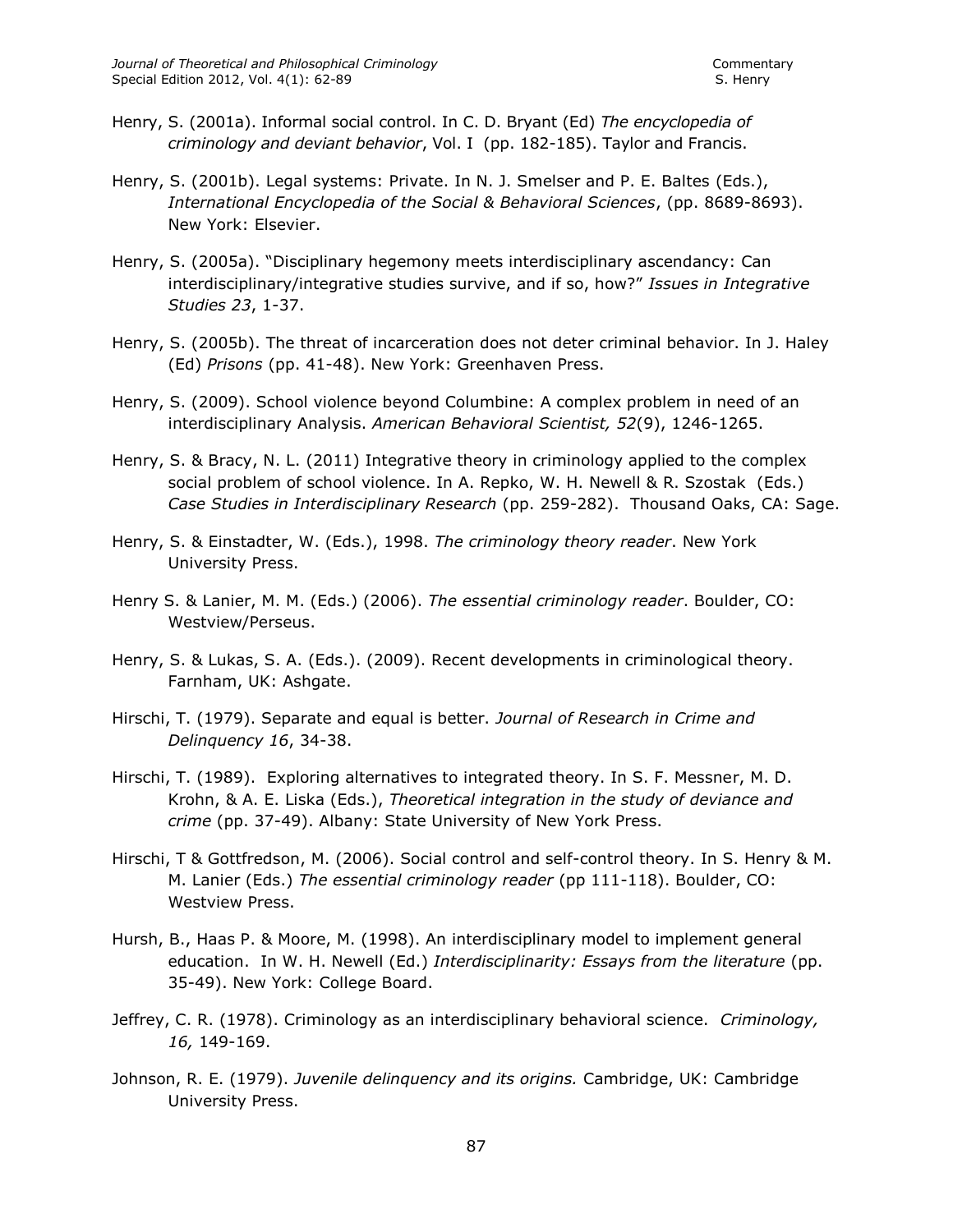- Klein, J. T. (1990). *Interdisciplinarity: History, theory and practice.* Detroit: Wayne State University Press.
- Klein, J. T. (1996). *Crossing boundaries: Knowledge, disciplines and interdisciplinarities.*  Charlottesville: University Press of Virginia.
- Klein, J. T. (2003). Unity of knowledge and transdisciplinarity: Context and definition, theory and the new discourse of problem solving. Encyclopedia of life support systems. Retrieved from<http://www.eolss.net/Sample-Chapters/C04/E6-49-01.pdf>
- Klein, J. T. & Newell, W. H. (1997). Advancing interdisciplinary studies. In J. G. Gaff, J. L. Ratcliff et al (Eds.), *Handbook of the undergraduate curriculum* (pp. 393-415)*.* San Francisco: Jossey-Bass.
- Lanier, M. M., & Henry, S. (2004; 2010). *Essential criminology* (3<sup>rd</sup> ed.). Boulder, CO: Westview.
- Lattuca, L. (2001). *Creating interdisciplinarity*. Nashville, TN: Vanderbilt University Press
- Liska, A. E., Krohn, M.D. & Messner, S. F. (1989). Strategies and requisites for theoretical integration in the study of deviance and crime. In S. F. Messner, M. D. Krohn, & A. E. Liska (Eds.), *Theoretical integration in the study of deviance and crime* (pp. 1-19). Albany: State University of New York Press.
- Messner, S. F., Krohn, M. D., & Liska, A. E. (Eds.). (1989). *Theoretical integration in the study of deviance and crime*. Albany: State University of New York Press.
- Moran, J. (2002). *Interdisciplinarity*. New York: Routledge.
- Muftić, L. R. (2009). Macro-micro theoretical integration: An unexplored theoretical frontier. *Journal of Theoretical and Philosophical Criminology*, *1*(2), 33-71.
- Muschert, G. W. & Peguero, A. A. (2010). The Columbine effect and school anti-violence policy. *Research in Social Problems and Public Policy*, *17*, 117-148.
- Newell W. H. (Ed). (1998). Interdisciplinarity: Essays from *the Literature*. New York: College Board.
- Newell, W. H. (2001). A theory of interdisciplinary studies. *Issues in Integrative Studies, 19*, 1-25
- Newell, W. H. (2003). Complexity and interdisciplinarity. In L. D. Kiel*,* (Ed.), *Knowledge management, organizational intelligence and learning, and complexity*, *encyclopedia of life support systems.* Oxford: EOLSS Publishers.
- Osgood, D. W. (1998). Interdisciplinary integration: Building criminology by stealing from our friends." *The Criminologist*, *23*, 4, July/August.
- Paternoster, R., & Bachman, R. (Eds.). (2001). *Explaining criminals and crime*. Los Angeles: Roxbury.